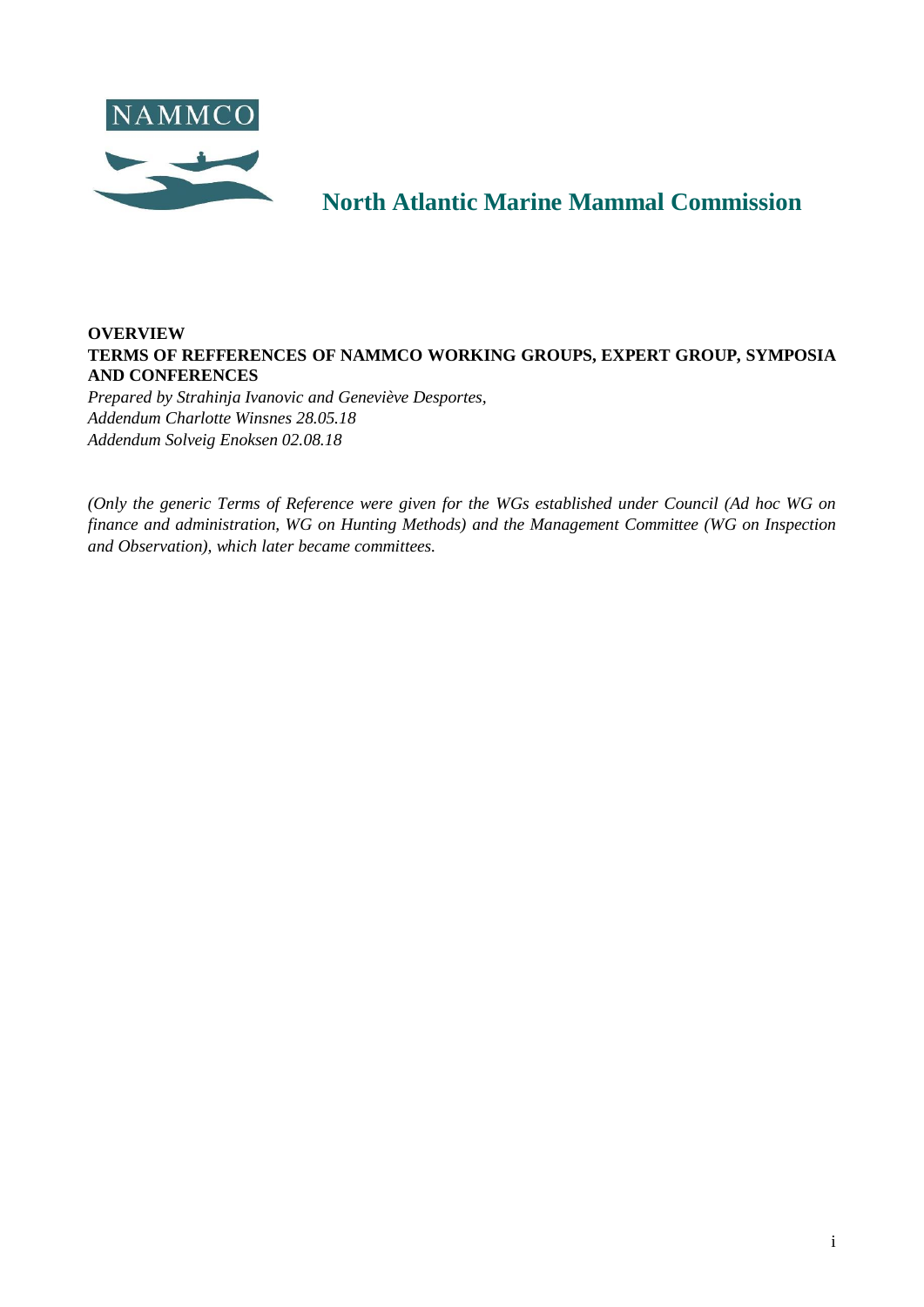# **Contents**

| <b>OVERVIEW</b> | OF TERMS OF REFERENCES DURING NAMMCO MEETINGS AND                                               |  |  |  |  |  |  |
|-----------------|-------------------------------------------------------------------------------------------------|--|--|--|--|--|--|
|                 |                                                                                                 |  |  |  |  |  |  |
| $\mathbf{1}$    |                                                                                                 |  |  |  |  |  |  |
| 1.1             | WG on Management Procedures, 24 November 1993, Reykjavik, Iceland 1                             |  |  |  |  |  |  |
| 1.2             | WG on Northern Bottlenose and Killer Whales, 25 November 1993, Reykjavík, Iceland 1             |  |  |  |  |  |  |
| 1.3             |                                                                                                 |  |  |  |  |  |  |
| 1.4             |                                                                                                 |  |  |  |  |  |  |
| 1.5             | Joint Meeting of the WG on Northern Bottlenose & Killer Whales and WG on Management             |  |  |  |  |  |  |
| 1.6             | Ad hoc WG on Atlantic Walrus, 31 January - 3 February 1995, Copenhagen, Denmark 2               |  |  |  |  |  |  |
| 1.7             |                                                                                                 |  |  |  |  |  |  |
| 1.8             |                                                                                                 |  |  |  |  |  |  |
| 1.9             |                                                                                                 |  |  |  |  |  |  |
| 1.10            |                                                                                                 |  |  |  |  |  |  |
| 1.11            |                                                                                                 |  |  |  |  |  |  |
| 1.12            | Ad hoc WG on the Role of Minke Whales, Harp Seals and Hooded Seals in North Atlantic            |  |  |  |  |  |  |
| 1.13            |                                                                                                 |  |  |  |  |  |  |
| 1.14            | WG on Economic Aspects of Marine Mammal - Fisheries Interactions, 1-2 March 1998, Reykjavík,    |  |  |  |  |  |  |
| 1.15            | WG on the Population Status of Beluga and Narwhal in the North Atlantic, 1-3 March 1999, Oslo,  |  |  |  |  |  |  |
| 1.16            |                                                                                                 |  |  |  |  |  |  |
| 1.17            | WG on Economic Aspects of Marine Mammal – Fisheries Interactions, 16-17 February 2000,          |  |  |  |  |  |  |
| 1.18            |                                                                                                 |  |  |  |  |  |  |
| 1.19            | WG on the Population Status of Beluga and Narwhal in the North Atlantic, 15-17 June 2000, Oslo, |  |  |  |  |  |  |
| 1.20            |                                                                                                 |  |  |  |  |  |  |
| 1.21            | Joint NAMMCO/JCNB WG on Narwhal and Beluga, 9-13 May 2001, Qeqertarsuaq, Greenland 4            |  |  |  |  |  |  |
| 1.22            | WG Marine Mammals: From feeding behaviour or stomach contents to annual consumption – What      |  |  |  |  |  |  |
| 1.23            |                                                                                                 |  |  |  |  |  |  |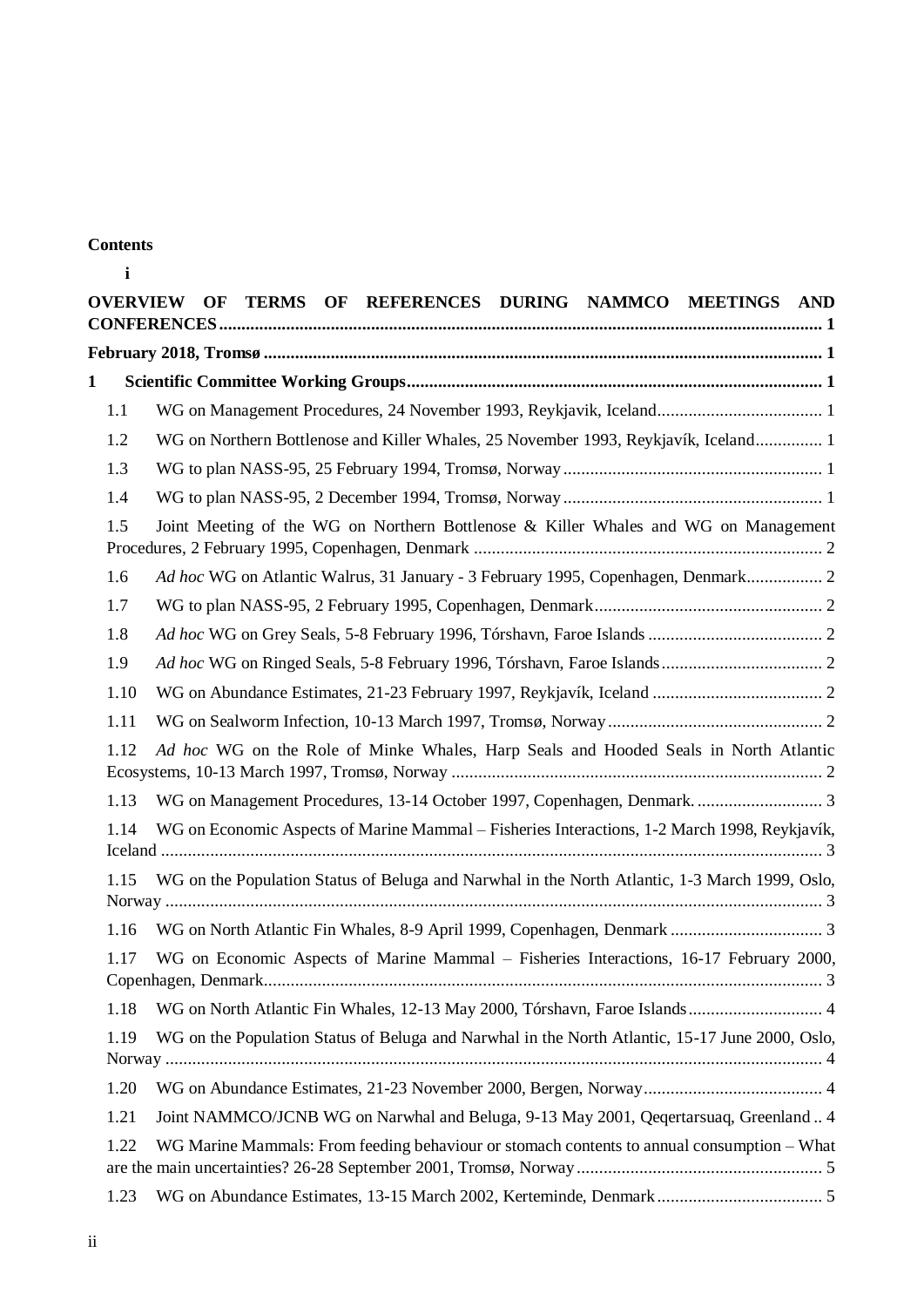| 1.24 | Workshop: Modelling marine mammal – fisheries interactions in the North Atlantic, 13-15        |
|------|------------------------------------------------------------------------------------------------|
| 1.25 |                                                                                                |
| 1.26 |                                                                                                |
| 1.27 |                                                                                                |
| 1.28 | Joint NAMMCO/JCNB WG on Narwhal and Beluga, 3-6 February 2004, Montréal, Canada  6             |
| 1.29 | WG on Marine Mammals and Fisheries in the North Atlantic: Estimating consumption and           |
| 1.30 |                                                                                                |
| 1.31 |                                                                                                |
| 1.32 | Joint NAMMCO/JCNB WG on Narwhal and Beluga, 13-16 October 2005, Nuuk, Greenland 7              |
| 1.33 |                                                                                                |
| 1.34 | WG on Trans-North Atlantic Sightings Survey T-NASS 2007 Planning (I), 22 March 2006,           |
| 1.35 | Joint NAMMCO/IWC Scientific Workshop on North Atlantic Fin Whales, 23-26 March 2006,           |
| 1.36 |                                                                                                |
| 1.37 |                                                                                                |
| 1.38 | Ad hoc WG: Are Fin Whales in the Central North Atlantic Appropriately Listed in CITES Appendix |
| 1.39 |                                                                                                |
| 1.40 |                                                                                                |
| 1.41 |                                                                                                |
| 1.42 |                                                                                                |
| 1.43 |                                                                                                |
| 1.44 |                                                                                                |
| 1.45 |                                                                                                |
| 1.46 | Joint NAMMCO/JCNB WG on Narwhal and Beluga 17-20 February 2009, Winnipeg, Canada  9            |
| 1.47 |                                                                                                |
| 1.48 | WG on Marine Mammals and Fisheries in the North Atlantic: Estimating consumption and           |
| 1.49 |                                                                                                |
| 1.50 |                                                                                                |
| 1.51 |                                                                                                |
| 1.52 | WG on Marine Mammals and Fisheries Interactions, 13-14 March 2010, Copenhagen, Denmark.11      |
| 1.53 |                                                                                                |
| 1.54 |                                                                                                |
| 1.55 |                                                                                                |
| 1.56 |                                                                                                |
| 1.57 |                                                                                                |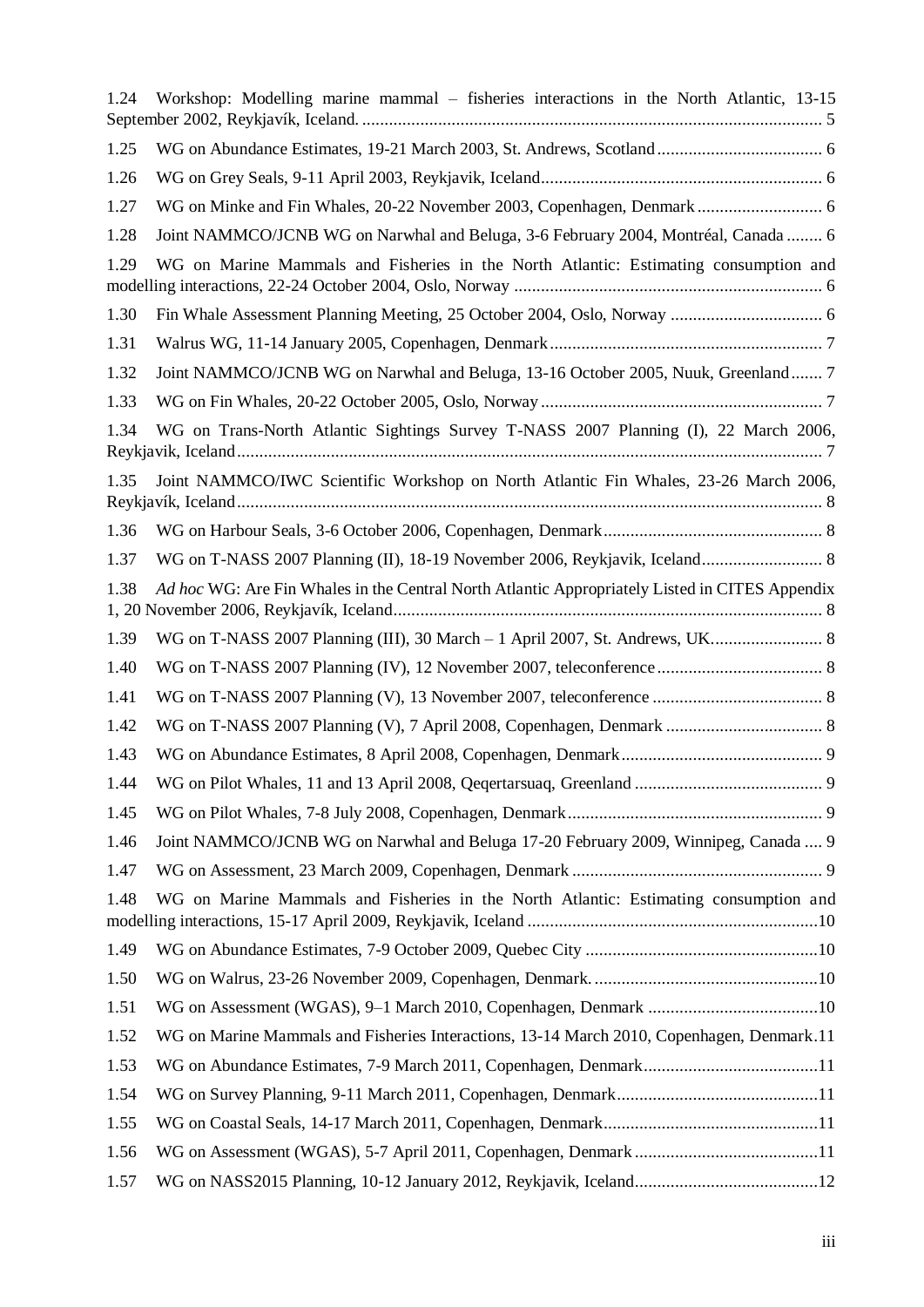|                  | 1.58 | Joint NAMMCO/JCNB WG on Narwhal and Beluga, 17-21 Feb. 2012, Copenhagen, Denmark12                                                                                   |
|------------------|------|----------------------------------------------------------------------------------------------------------------------------------------------------------------------|
|                  | 1.59 |                                                                                                                                                                      |
|                  | 1.60 |                                                                                                                                                                      |
|                  | 1.61 |                                                                                                                                                                      |
|                  | 1.62 |                                                                                                                                                                      |
|                  | 1.63 |                                                                                                                                                                      |
|                  | 1.64 | Joint NAMMCO/JCNB WG on Narwhal and Beluga, 9-13 March 2015, Ottawa, Canada 12                                                                                       |
|                  | 1.65 |                                                                                                                                                                      |
|                  | 1.66 | WG on Large Whale Assessment, 5-7 October 2015, Copenhagen, Denmark13                                                                                                |
|                  | 1.67 |                                                                                                                                                                      |
|                  | 1.68 |                                                                                                                                                                      |
|                  | 1.69 | ICES-NAMMCO-NAFO WG on Harp and Hooded seals 26-30 September 2016, Copenhagen,                                                                                       |
|                  | 1.70 |                                                                                                                                                                      |
|                  | 1.71 | WG on Large Whale Assessment, 25-27 January 2017, Copenhagen, Denmark14                                                                                              |
|                  | 1.72 | NAMMCO-JCNB Joint WG on Narwhal and Beluga, 8-11 March 2017, Copenhagen, Denmark .14                                                                                 |
|                  | 1.73 |                                                                                                                                                                      |
|                  | 1.74 |                                                                                                                                                                      |
|                  | 1.75 |                                                                                                                                                                      |
|                  | 1.76 |                                                                                                                                                                      |
|                  | 1.77 |                                                                                                                                                                      |
| $\boldsymbol{2}$ |      |                                                                                                                                                                      |
|                  | 2.1  | NAMMCO International Symposium on Harbour Porpoises in the North the North Atlantic, 10-14                                                                           |
|                  |      | 2.2 Joint ICES/NAFO/NAMMCO symposium on the role of marine mammals in the ecosystem in the                                                                           |
|                  | 2.3  | Joint NAMMCO/ICES Workshop on By-catch Monitoring, 28 June $-1$ July 2010, Copenhagen,                                                                               |
|                  | 2.4  | Joint NAMMCO/JCNB Workshop on Age Estimation in Monodontids1, 26-27 November 2011,                                                                                   |
|                  | 2.5  | Joint NAMMCO/JCNB Workshop on Beluga Age Estimation 2, 5-9 December 2011, Beaufort,                                                                                  |
|                  | 2.6  | NAMMCO Symposium on Impacts of Human Disturbance on Arctic Marine Mammals, with focus<br>on belugas, narwhals and walrus, 13-15 October 2016, Copenhagen, Denmark 17 |
|                  | 2.7  | NAMMCO Workshop on Cetacean Abundance and Distribution in the North Atlantic, 28-29                                                                                  |
|                  | 2.8  | Joint NAMMCO/IMR Workshop on North Atlantic Harbour Porpoises, 3-5 December 2018,                                                                                    |
|                  | 2.9  | Joint NAMMCO/JCNB Joint Workshop on Climate Change Impact on Management Advice, March                                                                                |
| $\mathbf{3}$     |      |                                                                                                                                                                      |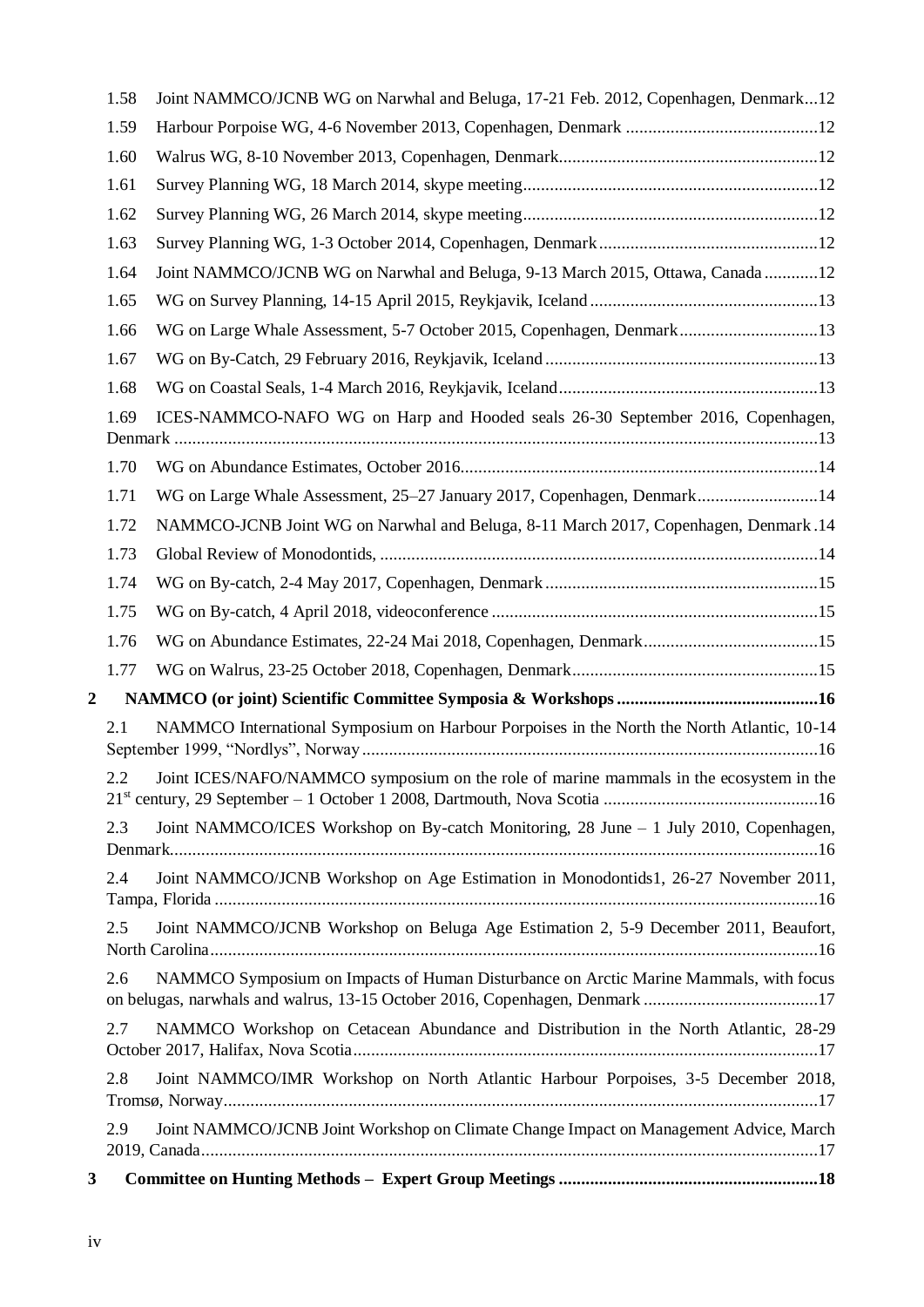|                         | 3.1   | NAMMCO Expert Group Meeting on Best Practices in the Hunting and Killing of Seals, $24 - 26$ |  |
|-------------------------|-------|----------------------------------------------------------------------------------------------|--|
|                         | 3.2   | NAMMCO Expert Group Meeting on Assessment of Large Whale Killing Data, 17-18 February        |  |
|                         | 3.3   | NAMMCO Expert Group Meeting to Assess the Hunting Methods for Small Cetaceans, 15-17         |  |
|                         | 3.4   | NAMMCO Expert Group Meeting on Assessing TTD data from Large Whale Hunts, 4-6 November       |  |
| $\overline{\mathbf{4}}$ |       |                                                                                              |  |
|                         | 4.1   | NAMMCO Workshop on Hunting Methods, 9-11 February 1999, Nuuk, Greenland 19                   |  |
|                         | 4.2   | NAMMCO Workshop on Marine Mammals: Weapons, ammunition and ballistics, 13–15 November        |  |
|                         | 4.3   | NAMMCO Workshop on Hunting Methods for Seals and Walrus, 7–9 September 2004, North           |  |
|                         | 4.4   | NAMMCO Workshop to address problems of "struck and lost" in seal, walrus and whale hunting,  |  |
|                         | 4.5   | NAMMCO Seminar on Processing and Analysing of TTD Data, University of Oslo, Norway, 7        |  |
| 5                       |       |                                                                                              |  |
|                         | 5.1   |                                                                                              |  |
|                         | 5.2   |                                                                                              |  |
|                         | 5.3   |                                                                                              |  |
|                         | 5.4   |                                                                                              |  |
|                         | 5.5   |                                                                                              |  |
|                         | 5.6   |                                                                                              |  |
|                         | 5.7   | Ad hoc WG on Enhancing Ecosystem-Based Management, 3-4 December 2003, Copenhagen,            |  |
|                         | 5.8   | WG on User Knowledge in Management Decision, 12 February 2004, telephone20                   |  |
|                         | 5.9   |                                                                                              |  |
|                         | 5.10  |                                                                                              |  |
|                         | 5.11  | Ad hoc WG on Enhancing Ecosystem-Based Management, 20-21 September 2005, Aberdeen,           |  |
|                         | 5.12  |                                                                                              |  |
|                         | 5.13  |                                                                                              |  |
|                         | 5.14  |                                                                                              |  |
| 6                       |       |                                                                                              |  |
|                         | 6.1   |                                                                                              |  |
|                         | 6.2   |                                                                                              |  |
|                         | 6.3   | Ad hoc WG on Finance and Administration [NAMMCO 5, 1995, Report p. 14]22                     |  |
|                         | 6.4   |                                                                                              |  |
|                         | 6.5   |                                                                                              |  |
|                         | 6.5.1 |                                                                                              |  |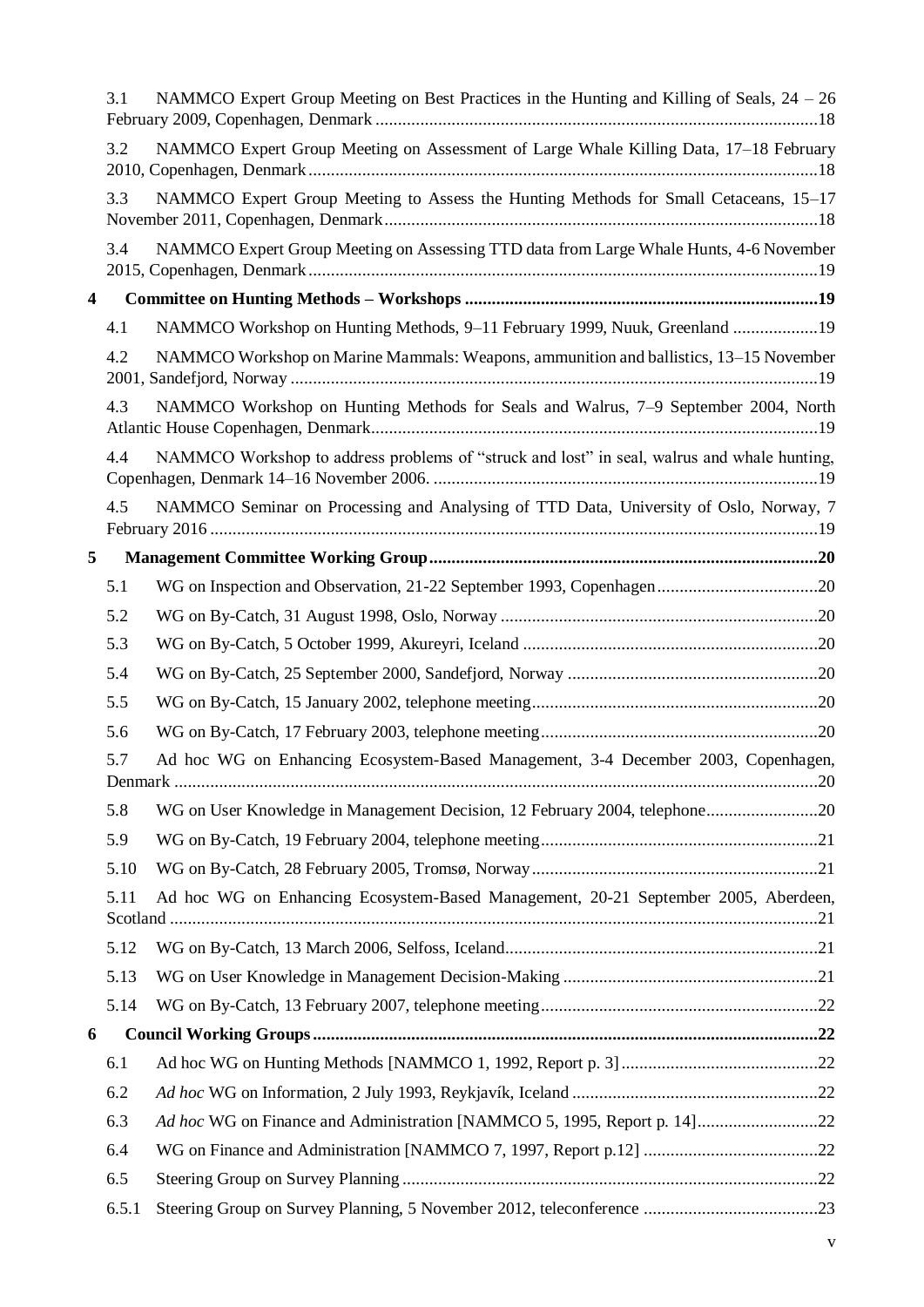|   | 6.5.2               | Steering Group on Survey Planning. 3 February 2014, Copenhagen, Denmark23                            |
|---|---------------------|------------------------------------------------------------------------------------------------------|
|   | 6.5.3               | Steering Group on Survey Planning, 10 November 2015, Tórshavn, Faroe Islands 23                      |
|   | 6.5.4               |                                                                                                      |
|   | 6.6                 |                                                                                                      |
|   | 6.7                 |                                                                                                      |
|   | 6.7.1<br>Denmark 24 | WG on By-catch, Entanglements and Live strandings (BYCELS), 15 February 2018, Copenhagen,            |
| 7 |                     |                                                                                                      |
|   | 7.1                 | Seminar on Informed Opinion on the Hunting of Marine Mammals, 26 February 1994, Tromsø,              |
|   | 7.2                 | International Conference on Marine Mammals and the Marine Environment, 20-21 April 1995,             |
|   | 7.3                 | Conference on Sealing the Future, 25-27 November 1997, St Johns, Newfoundland 24                     |
|   | 7.4                 | Conference on User Knowledge and Scientific Knowledge in Management Decision Making, 4-7             |
|   | 7.5                 | Expert meeting on potential positive health effects of consuming whale and seal oil, 3 October 2007, |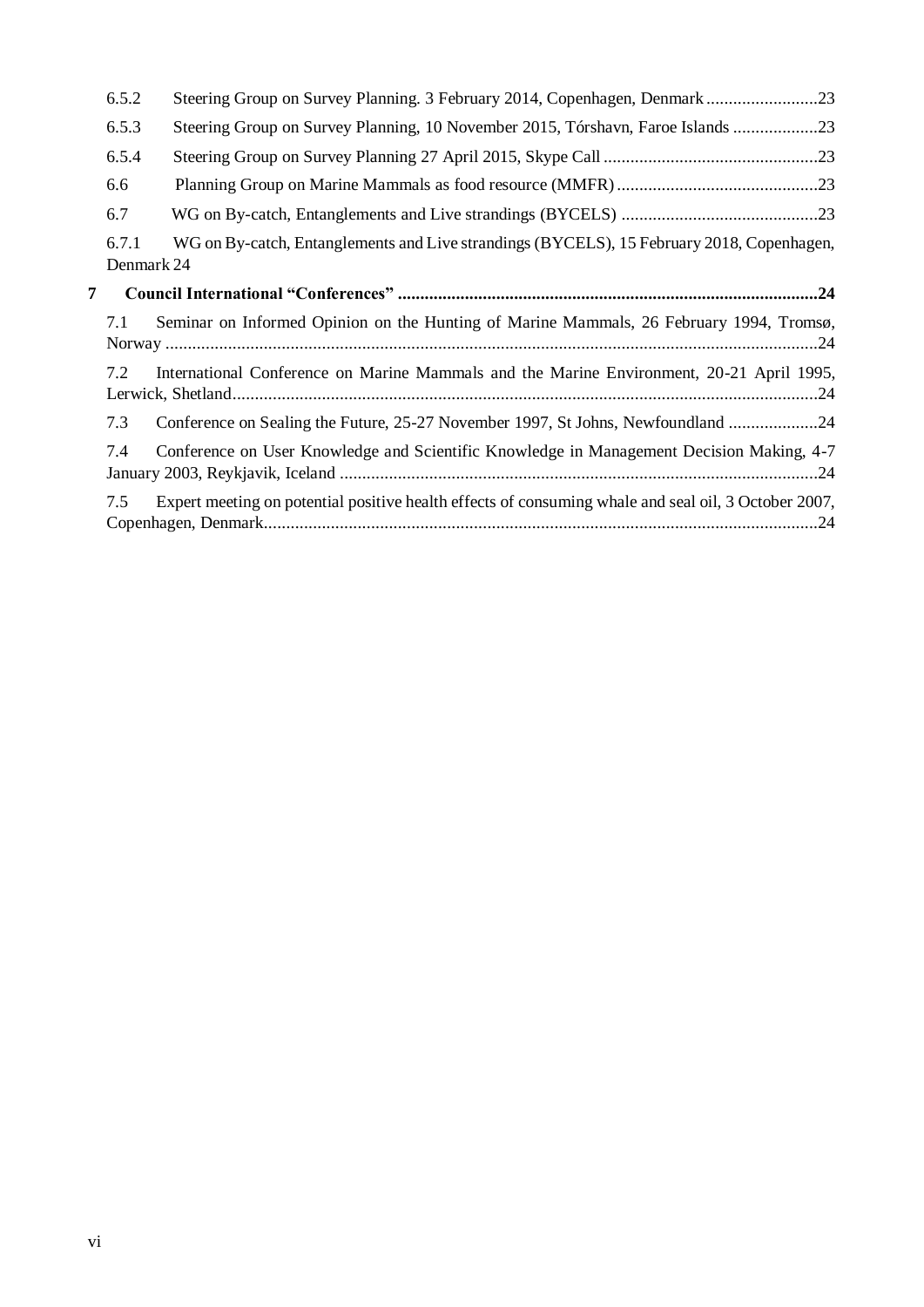# <span id="page-6-0"></span>**OVERVIEW OF TERMS OF REFERENCES DURING NAMMCO MEETINGS AND CONFERENCES**

February 2018, Tromsø

<span id="page-6-1"></span>This document, prepared for the NAMMCO's First Performance Review, contains a review of terms of references (TOR) of NAMMCO working, expert and steering groups, symposium and conferences.

Terms of references are usually explicitly referred but sometimes implied. The terms of references are organised chronologically, within the following mother bodies.

- Council working group
- Scientific Committee working group (WG)
- Scientific Committee symposium and workshop
- Committee on Hunting Methods expert group (EG)
- Committee on Hunting Methods workshops
- NAMMCO International conferences

# <span id="page-6-2"></span>**1 SCIENTIFIC COMMITTEE WORKING GROUPS**

# <span id="page-6-3"></span>**1.1 WG on Management Procedures, 24 November 1993, Reykjavik, Iceland**

- (i) review management procedures in general, including to review the main systems that are developed in various for a
- (ii) provide assessment of their parameters on the basis of how they would be applied in individual cases. [NAMMCO 2, January 1993]

#### <span id="page-6-4"></span>**1.2 WG on Northern Bottlenose and Killer Whales, 25 November 1993, Reykjavík, Iceland**

- (i) for the northern bottlenose whale
	- undertake an assessment of the status of the northern bottlenose whale (*Hyperoodon ampullatus*) stock in the North Atlantic
- (ii) for the killer whale (*Orcinus orca*)
	- advise on stock identity for management purposes,
	- assess abundance in each stock areas,
	- assess effects of recent environmental changes, changes in food supply and interactions with other marine living resources in each stock areas.

#### <span id="page-6-5"></span>**1.3 WG to plan NASS-95, 25 February 1994, Tromsø, Norway**

- to plan a large-scale cetacean sighting survey in the North Atlantic:  $\overline{1}$
- to identify priority species and define main areas to be covered;  $2)$
- $3)$ to properly define the organisation and survey techniques necessary for the particular target species;
- $4)$ to make recommendations, where necessary, for the involvement of external expertise to ensure the best possible basis for an effective survey:
- $5)$ to suggest efforts to involve other North Atlantic states in the survey to ensure the best possible coverage of the North Atlantic.

[SC2 report, page 56]

# <span id="page-6-6"></span>**1.4 WG to plan NASS-95, 2 December 1994, Tromsø, Norway**

Same as 1.3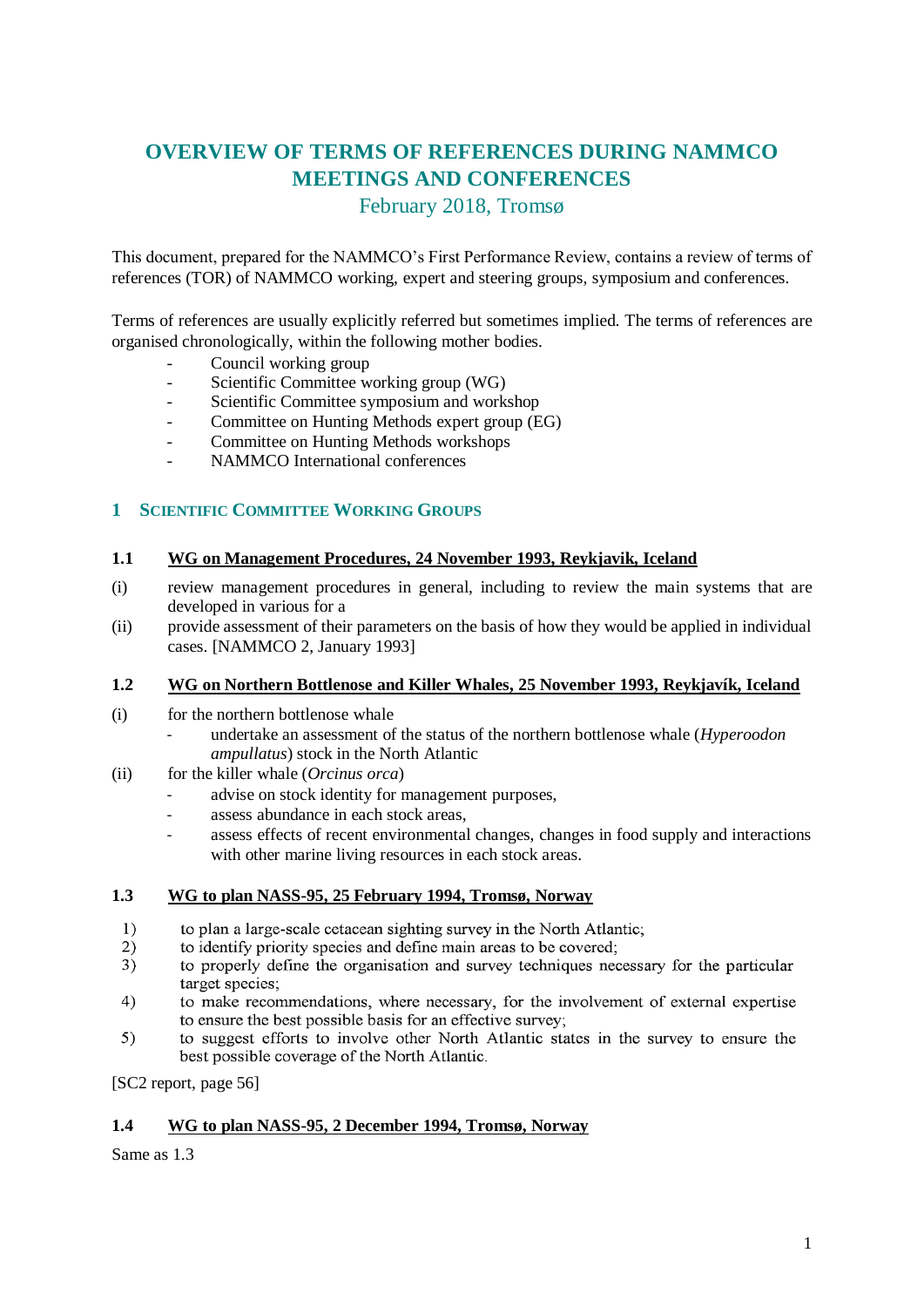# <span id="page-7-0"></span>**1.5 Joint Meeting of the WG on Northern Bottlenose & Killer Whales and WG on Management Procedures, 2 February 1995, Copenhagen, Denmark**

(i) undertake the necessary modelling of the species [bottlenose whale] as suggested under agenda items 9.2 and 10.2.2. of its report (Report of the 2d meeting of the SC in Annual Report 1994). While completing this task, the objectives used shall as far as possible be compatible with the RMP-like approach discussed in the report." (NAMMCO/4 - *Report,* 10 & 105).

# <span id="page-7-1"></span>**1.6** *Ad hoc* **WG on Atlantic Walrus, 31 January - 3 February 1995, Copenhagen, Denmark**

- (i) advise on stock identity for management purposes;
- (ii) assess abundance in each stock area;
- (iii) assess long-term effects on stocks by present removals in each stock area;
- (iv) assess effects of recent environmental changes (ie disturbance, pollution), and changes in the food supply" (NAMMCO/2 - *Report,* 64).

# <span id="page-7-2"></span>**1.7 WG to plan NASS-95, 2 February 1995, Copenhagen, Denmark**

Same as 1.3

# <span id="page-7-3"></span>**1.8** *Ad hoc* **WG on Grey Seals, 5-8 February 1996, Tórshavn, Faroe Islands**

(i) review and assess abundance and stock levels of grey seals in the North Atlantic, with an emphasis in their role on the ecosystem in general, and their significance as a source nematodal infestations in fish in particular.

# <span id="page-7-4"></span>**1.9** *Ad hoc* **WG on Ringed Seals, 5-8 February 1996, Tórshavn, Faroe Islands**

(i) advise on stock identity for management purposes and to assess abundance in each stock area, long-term effects on stocks by present removals in each stock area, effects of recent environmental changes (i.e. disturbance, pollution) and changes in the food supply, and interactions with other marine living resources."

# <span id="page-7-5"></span>**1.10 WG on Abundance Estimates, 21-23 February 1997, Reykjavík, Iceland**

- (i) review the analyses and where relevant also to analyse data from NASS-95 to ensure its compatibility, both between NASS-95 survey areas, as well as with data from other sightings surveys, in order to provide a basis for calculating abundance estimates for the relevant cetacean stocks in the North Atlantic,
- (ii) monitor stock levels and trends in stocks of all marine mammals in the North Atlantic.

# <span id="page-7-6"></span>**1.11 WG on Sealworm Infection, 10-13 March 1997, Tromsø, Norway**

(i) review the current state of knowledge with respect to sealworm infection and consider the need for comparative studies in the western, central and eastern North Atlantic coastal areas, taking into account the priority topics recommended by the Scientific Committee and its *ad hoc* WG on grey seals.

(NAMMCO Annual Report 1996: 28 & 111-116).

#### <span id="page-7-7"></span>**1.12** *Ad hoc* **WG on the Role of Minke Whales, Harp Seals and Hooded Seals in North Atlantic Ecosystems, 10-13 March 1997, Tromsø, Norway**

(i) focus its attention on the food consumption of three predators in the North Atlantic: the minke whale, the harp seal and the hooded seal, with a particular emphasis on the study of the potential implications for commercially important fish stocks (*NAMMCO Annual Report 1996*:28)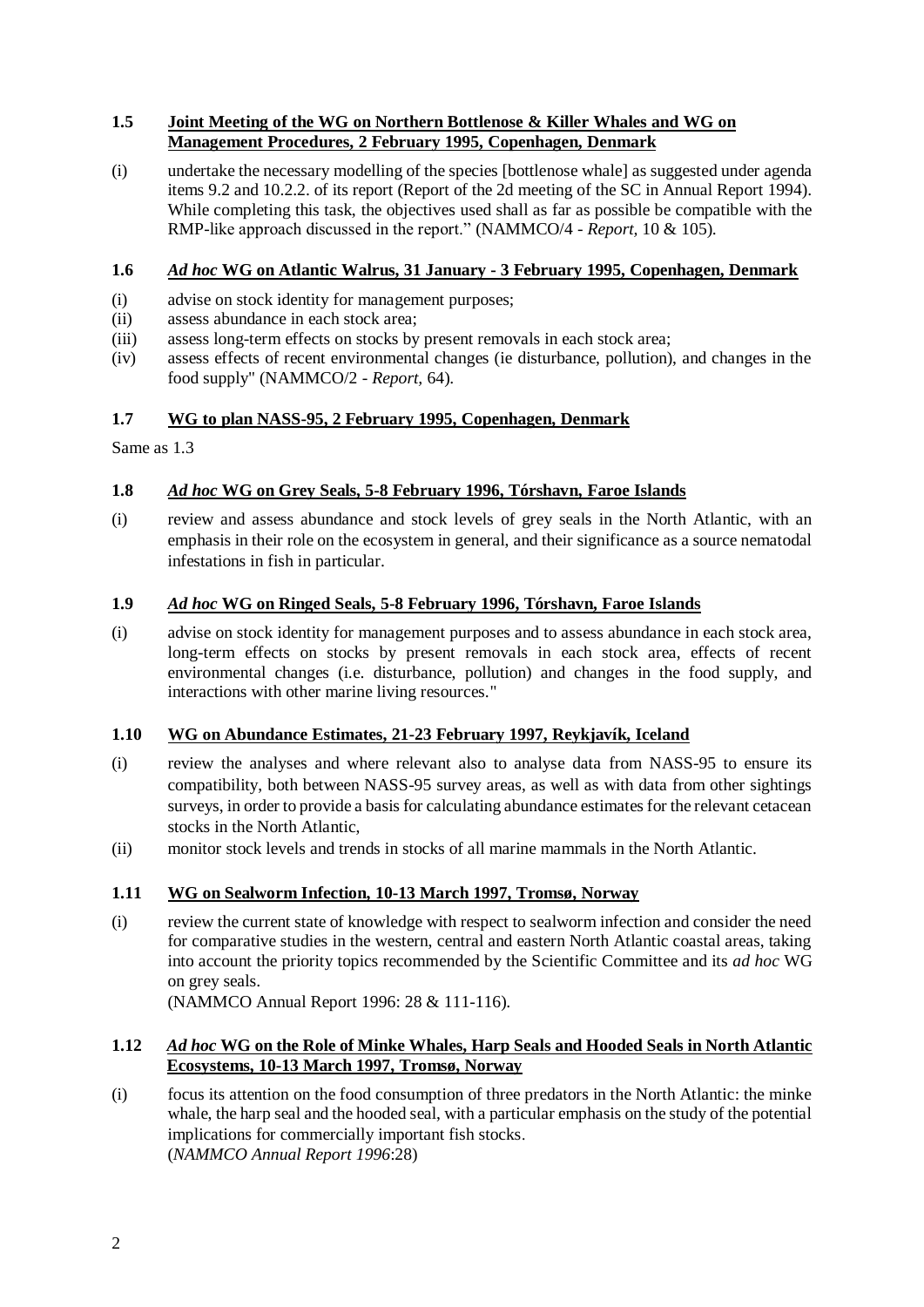#### <span id="page-8-0"></span>**1.13 WG on Management Procedures, 13-14 October 1997, Copenhagen, Denmark.**

(i) undertake an assessment of the status of the Central North Atlantic minke whale stock, including an evaluation of the long-term effects of past and present removals levels on the stock, in the light of the new survey abundance results.

### <span id="page-8-1"></span>**1.14 WG on Economic Aspects of Marine Mammal – Fisheries Interactions, 1-2 March 1998, Reykjavík, Iceland**

(i) pay special attention to studies related to competition and the economic aspects of marine mammal – fisheries interactions.

### <span id="page-8-2"></span>**1.15 WG on the Population Status of Beluga and Narwhal in the North Atlantic, 1-3 March 1999, Oslo, Norway**

(i) examine the population status of narwhal and beluga (white whales) throughout the North Atlantic.

#### <span id="page-8-3"></span>**1.16 WG on North Atlantic Fin Whales, 8-9 April 1999, Copenhagen, Denmark**

(i) undertake an assessment of the status of fin whales in the North Atlantic based on all available data.

#### *Specific*

Acknowledging the large amount of work involved in such a comprehensive assessment of all possible fin whale stocks in the North Atlantic the Council requests the SC, when conducting such comprehensive assessment, particularly to

- a) assess the stock structure for fin whale in the whole North Atlantic.
- b) assess the long-term effects of annual removal of 50, 100 and 200 fin whales in a stock area traditionally assumed to have a main concentration off East Greenland and Iceland (EGI stock area),
- c) identify MSY exploitation levels for that stock area.

For the purposes of this meeting, items b) and c) above applied only to the EGI stock area (as defined previously by the IWC, see SC/7/FW/4).

#### <span id="page-8-4"></span>**1.17 WG on Economic Aspects of Marine Mammal – Fisheries Interactions, 16-17 February 2000, Copenhagen, Denmark**

- (i) identify the most important sources of uncertainty and gaps in knowledge with respect to the economic evaluation of harvesting marine mammals in different areas;
- (ii) advise on research required to fill such gaps, both in terms of refinement of ecological and economic models, and collection of basic biological and economic data required as input for the models;
- (iii) discuss specific cases where the present state of knowledge may allow quantification of the economic aspects of marine mammal-fisheries interactions;

a) what could be the economic consequences of a total stop in harp seal exploitation, versus different levels of continued sustainable harvest?

b) what could be the economic consequences of different levels of sustainable harvest vs. no exploitation of minke whales?

It was agreed to separate the request into two sections. At the first WG meeting items i) and ii) were to be considered, while treatment of item iii) was to await the conclusions on the first two.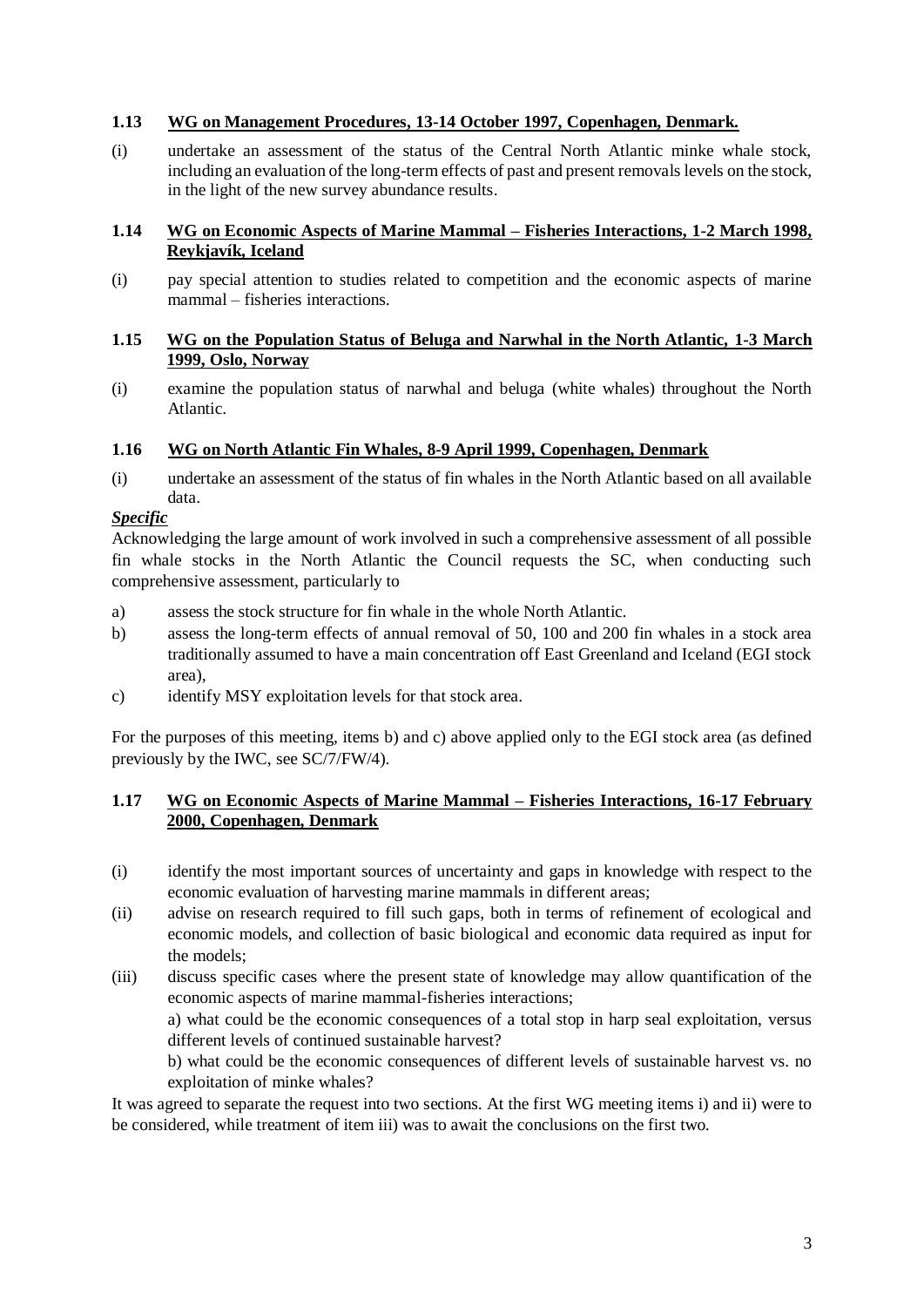# <span id="page-9-0"></span>**1.18 WG on North Atlantic Fin Whales, 12-13 May 2000, Tórshavn, Faroe Islands**

(i) undertake an assessment of the status of fin whales in the North Atlantic based on all available data"

# *Specific*

To continue the assessment of fin whale stocks in the North Atlantic, focussing in the near term on the status of fin whales in Faroese Exclusive Economic Zone (EEZ) waters.

The Scientific Committee should focus particularly on the following issues:

- Assess the long-term effects of annual removals of 5, 10 and 20 fin whales in Faroese EEZ waters;
- Information gaps that may need to be filled in order to complete a full assessment in this area.

# <span id="page-9-1"></span>**1.19 WG on the Population Status of Beluga and Narwhal in the North Atlantic, 15-17 June 2000, Oslo, Norway**

(i) Examine the population status of narwhal and beluga (white whales) throughout the North Atlantic.

# *Specific*

(i) West Greenland belugas:

provide advice on the level of sustainable utilisation of West Greenland beluga in different areas and under different management objectives.

(ii) Narwhal

identify the information that is lacking in order to answer the same question proposed in respect to beluga."

# <span id="page-9-2"></span>**1.20 WG on Abundance Estimates, 21-23 November 2000, Bergen, Norway**

- (i) complete the abundance estimates for all species from NASS-95, as part of its efforts to monitor the abundance of all species in the North Atlantic. Further analyses of the abundance of nontarget species (i.e. all but minke, pilot, fin and sei whales) should be conducted if they are warranted, as the survey was not optimised for these species. The design and conduct of the survey would make this possible to a varying degree, depending on both the species and area in question.
- (ii) co-ordinate future sighting surveys and analyses of the results from such surveys in the North Atlantic. Priority species should be minke whales and fin whales, and the survey design be optimised for these species. The survey should also be optimised to cover those areas where abundance estimates are most urgently required.

#### <span id="page-9-3"></span>**1.21 Joint NAMMCO/JCNB WG on Narwhal and Beluga, 9-13 May 2001, Qeqertarsuaq, Greenland**

# **Advice Request from NAMMCO**

- Investigate the impacts of ice entrapments on: (1) population (develop model to simulate effects on population) and (2) catch statistics.
- Examine the occurrence of ice entrapment events and the relationship to sea surface temperature.
- Examine past aerial survey data for: (1) detection probabilities of small vs. large pods and (2) estimation biases due to differing pod sizes among years. Re-examine the quality of the 1981 and 1982 aerial surveys. Are these surveys useful for trend analysis?
- Review results on the potential stock structure of beluga in west Greenland; specific evaluate tooth morphology data and tagging data that will be available late in 2000.
- Models currently assume a 50:50 sex ratio in the harvest. Include data on sex ratio of the harvest in the models; evaluate results of the model and predicted impacts on the population of beluga and on recommended quotas.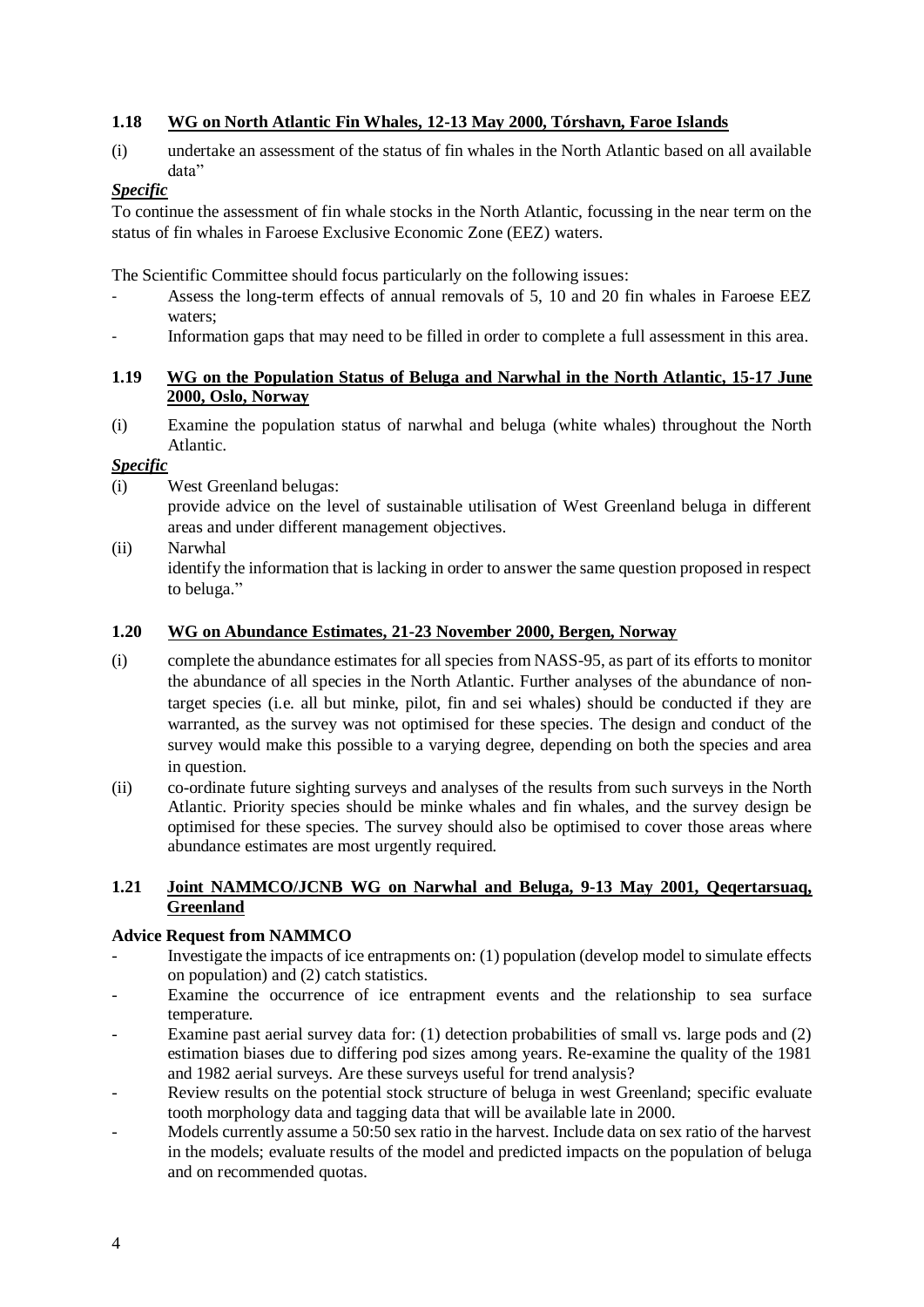- Conduct a formal and independent review of the model (formulation and estimation techniques) presently used in the assessment.
- Establish a method for formally collecting "anecdotal" data on beluga distribution and abundance in Baffin Bay and Davis Strait. These observations could be from surveys conducted for other projects or from local ecological knowledge.
- Evaluate the extent of movements of narwhal between Canada and Greenland.

### **Advice Request from JCNB**

- Recommend sustainable harvest level for beluga and narwhal under different management objectives.
- Are hunters from Nunavut and West Greenland hunting narwhal from the same stock(s)?
- Are the parameters used in Narwhal population model(s) adequate?
- What are the effects of potential errors in the ageing of narwhal (and beluga) on modelling of population growth rate and recommended harvest level?
- What are the effects of struck/lost on the recommended harvest level?
- What is the status of shared narwhal and beluga stocks and are the present harvest levels sustainable?

#### <span id="page-10-0"></span>**1.22 WG Marine Mammals: From feeding behaviour or stomach contents to annual consumption – What are the main uncertainties? 26-28 September 2001, Tromsø, Norway**

- (i) further investigate the methodological and analytical problems in estimating consumption by marine mammals.
- (ii) The main task of the current workshop would be to consider the methodological approaches to the calculation of consumption by marine mammals, making a detailed assessment of their relative merits. The overall goal should be to make concrete recommendations on what approaches should be emphasised, and to make prioritised recommendations for further research in this area."

# <span id="page-10-1"></span>**1.23 WG on Abundance Estimates, 13-15 March 2002, Kerteminde, Denmark**

- (i) review survey reports and abundance estimates from NASS-2001 survey, particularly for the target species minke and fin whales. Many of these estimates were only partially complete, so the WG was to recommend additional analyses to be conducted.
- (ii) evaluate the survey design and procedures used and make recommendations for future surveys.
- (iii) plan and schedule the publication of the results from NASS-2001, and those from previous surveys that had not already been published."

#### <span id="page-10-2"></span>**1.24 Workshop: Modelling marine mammal – fisheries interactions in the North Atlantic, 13- 15 September 2002, Reykjavík, Iceland.**

- (i) review how presently available ecosystem models can be adapted for quantifying marine mammal - fishery interactions. Several different candidate models have so far been identified: the Icelandic BORMICON, the Norwegian MULTSPEC and Scenario Barents Sea, and the ECOPATH/ECOSIM model. The properties of different models will be discussed and compared, as well as the desired spatial and temporal resolutions.
- (ii) choose a preferred modelling approach for analysing the ecological role of minke whales, harp and hooded seals, and other marine mammal species in the North Atlantic, identifying required input data and its precision,
- (iii) recommend a process for further development of the model.
- (iv) lack of knowledge of important input data will also be identified.

An important consideration will be predator choice of prey given a range of available prey and prey densities. The WG should at this meeting focus on methodological problems.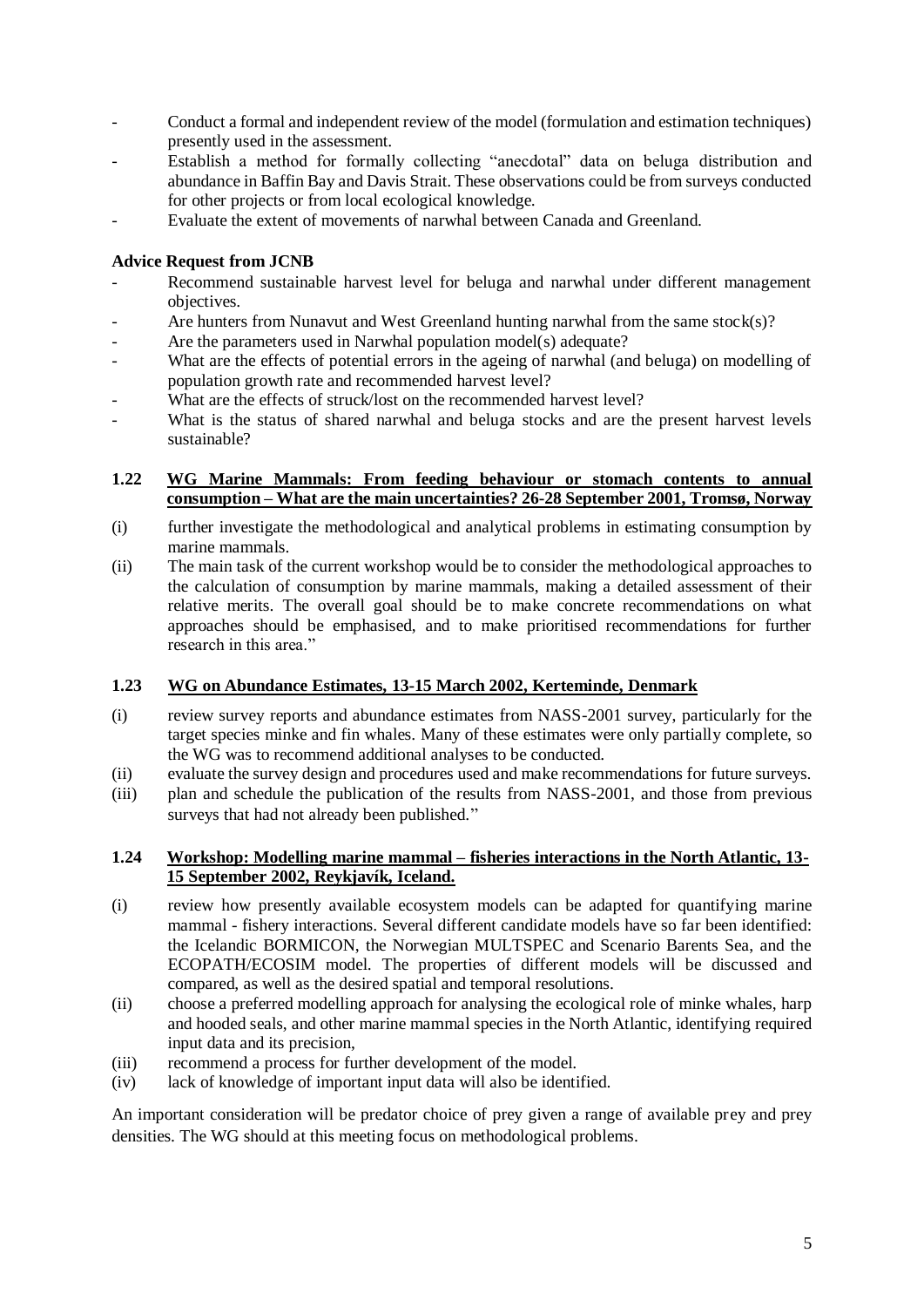# <span id="page-11-0"></span>**1.25 WG on Abundance Estimates, 19-21 March 2003, St. Andrews, Scotland**

- (i) continue the evaluation of abundance estimates for target and non-target species, determining if additional analyses are required and recommending estimates for acceptance by the Scientific Committee.
- (ii) in addition, discuss the publication of survey results, and the future of the NASS.

# <span id="page-11-1"></span>**1.26 WG on Grey Seals, 9-11 April 2003, Reykjavik, Iceland**

(i) update the status of grey seals in all areas of the North Atlantic.

# *Specific*

- assess the status of greys seals around Iceland, the UK, the Faroes, Norway, the Russian Federation, the Baltic, Canada and other areas;
- review survey methods;
- review stock delineation (genetics, temporal and geographical distribution);
- provide recommendations for research and management to the NAMMCO Council."

# <span id="page-11-2"></span>**1.27 WG on Minke and Fin Whales, 20-22 November 2003, Copenhagen, Denmark**

- (i) complete a new assessment of Central North Atlantic minke whales, as more information has become available on the stock delineation of minke whales in the North Atlantic and new abundance estimates are available for the Central Stock area from NASS-2001, and for the Northeast Atlantic from Norwegian surveys conducted from 1996-2001.
- (ii) continue with the assessments of fin whale stocks in the areas of interest to NAMMCO countries with existing and new information on abundance and stock delineation as it becomes available. It was emphasised that assessments for the East Greenland-Iceland and Northeast Atlantic stocks should proceed as a high priority."

# <span id="page-11-3"></span>**1.28 Joint NAMMCO/JCNB WG on Narwhal and Beluga, 3-6 February 2004, Montréal, Canada**

# **Advice Request from NAMMCO**

update the assessment of West Greenland Beluga in light of the new survey results and any other new information. No specific management goals have been identified for narwhal, but the overall objective will in all cases be to sustain populations at their present or a greater size. For West Greenland beluga, the Management Committee of NAMMCO has identified the main objective as halting the population decline.

# **Advice Request from JCNB**

a general assessment of all narwhal stocks potentially shared between Canada and Greenland. The JCNB has mentioned that the JWG should put an emphasis on research on narwhal. The JCNB had also some specific question on beluga stock discrimination in North West Greenland and on how it relates to the Qaanaaq harvest.

#### <span id="page-11-4"></span>**1.29 WG on Marine Mammals and Fisheries in the North Atlantic: Estimating consumption and modelling interactions, 22-24 October 2004, Oslo, Norway**

- (i) review the progress that has been made in the last two years, in two specific areas:
- quantifying the diet and consumption of marine mammals,
- the application of multi-species models that include marine mammals to candidate areas of the North Atlantic.

# <span id="page-11-5"></span>**1.30 Fin Whale Assessment Planning Meeting, 25 October 2004, Oslo, Norway**

(i) review the progress that had been made since the last meeting of the WG, based on the made in 2003 by the WG.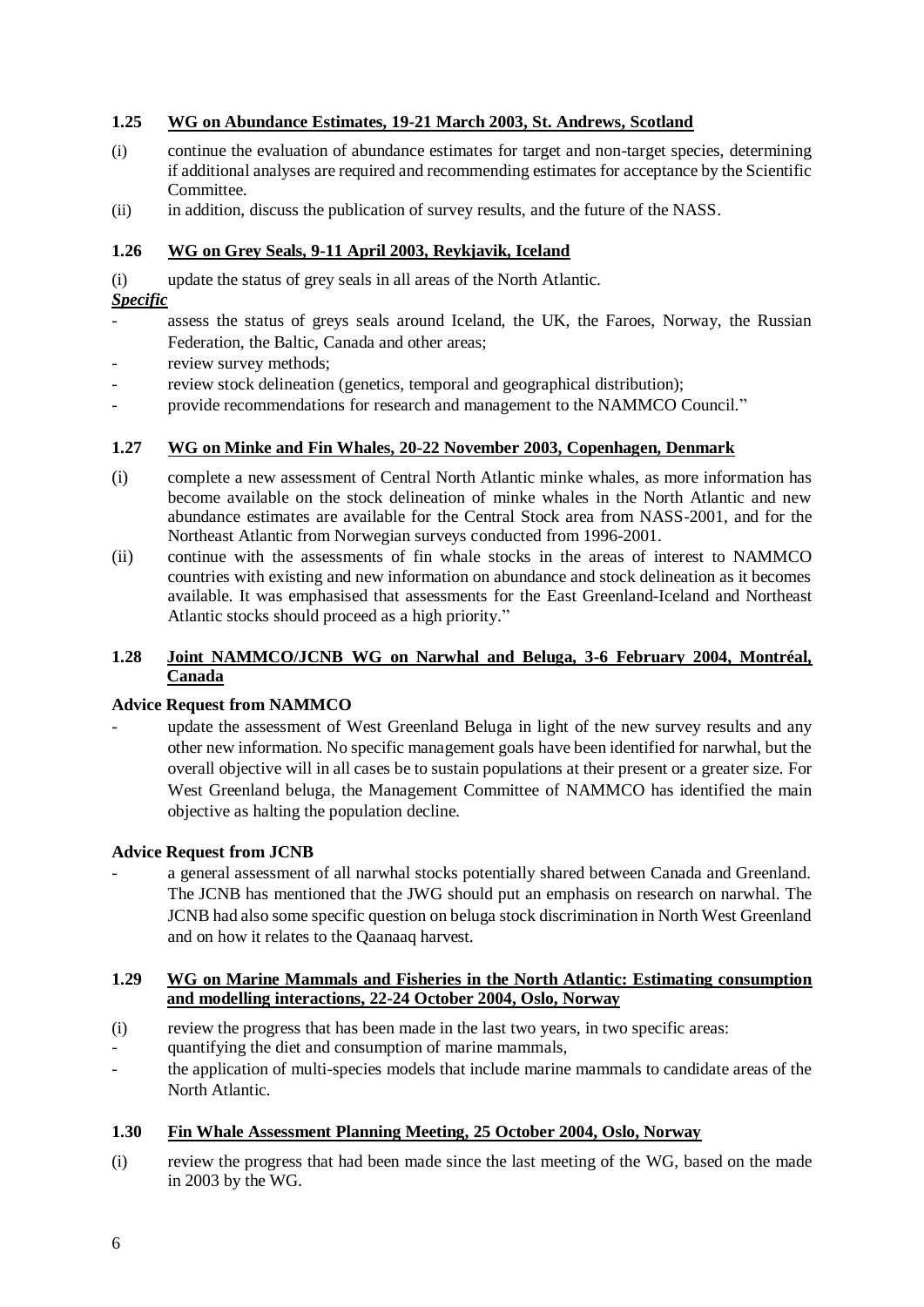# <span id="page-12-0"></span>**1.31 Walrus WG, 11-14 January 2005, Copenhagen, Denmark**

(i) provide an updated assessment of walruses, to include stock delineation, abundance, harvest, stock status, and priorities for research. [Previous NAMMCO assessment in 1995]

# <span id="page-12-1"></span>**1.32 Joint NAMMCO/JCNB WG on Narwhal and Beluga, 13-16 October 2005, Nuuk, Greenland**

### **Advice Request from NAMMCO**

- to update and finalise the assessment of West Greenland narwhal in 2005,
- to carry out an assessment of East Greenland narwhal,
- to provide an estimate of sustainable yield for the stock. The management objective in this case is to maintain the stock at a stable level.
- to provide a list of research that would be required to complete the assessment, if the assessment cannot be completed with available information.

#### **Advice Request from JCNB**

- to focus on narwhal and complete that assessment
- to update the West Greenland beluga assessment using any new information available.
- to consider the implications for its own structure and the organisation of its work of a possible extension of the Commission's competence to include walrus or other marine mammal species.

In addition, the JCNB posed the following questions (not in order of priority) to the JWG:

- 1. consider ways to resolve the issue of reproductive rates of narwhal.
- 2. Recent changes have been observed in the distribution of narwhal in Canada. For instance, in Pelly Bay, hundreds of narwhals now regularly occur where they seldom occurred in the past. Are there any explanations available for these distributional changes?

#### **The JWG will therefore concentrate on the following tasks:**

- Update and finalize the assessment of West Greenland narwhal;
- Make progress on assessments of other stocks of narwhal, particularly stocks summering in Canada; this will include provision of advice for the different putative management units.
- Identify research required to complete an assessment of East Greenland narwhal.
- Update the available information on the status of West Greenland beluga, taking into account recent harvest levels.
- Address the specific questions posed by the Commission of the JCNB, above.

# <span id="page-12-2"></span>**1.33 WG on Fin Whales, 20-22 October 2005, Oslo, Norway**

(i) refine the assessment of the EGI stock area and continue with assessment of fin whales near the Faroes and in the Northeast Atlantic.

[The NAMMCO Scientific Committee would be holding a special workshop in collaboration with the IWC Scientific Committee, "Catch History, Stock Structure and Abundance of North Atlantic Fin Whales" in 2006, discussion of particularly stock structure at the present meeting would be limited, as additional genetic analyses were expected in the near future.]

#### <span id="page-12-3"></span>**1.34 WG on Trans-North Atlantic Sightings Survey T-NASS 2007 Planning (I), 22 March 2006, Reykjavik, Iceland**

(i) begin planning for the NASS-2007 survey, and its coordination with other surveys to be conducted that year, including NILS, CODA and Canadian, American and Russian surveys. To this end a planning meeting, involving participation from all relevant jurisdictions, should be held sometime in 2006;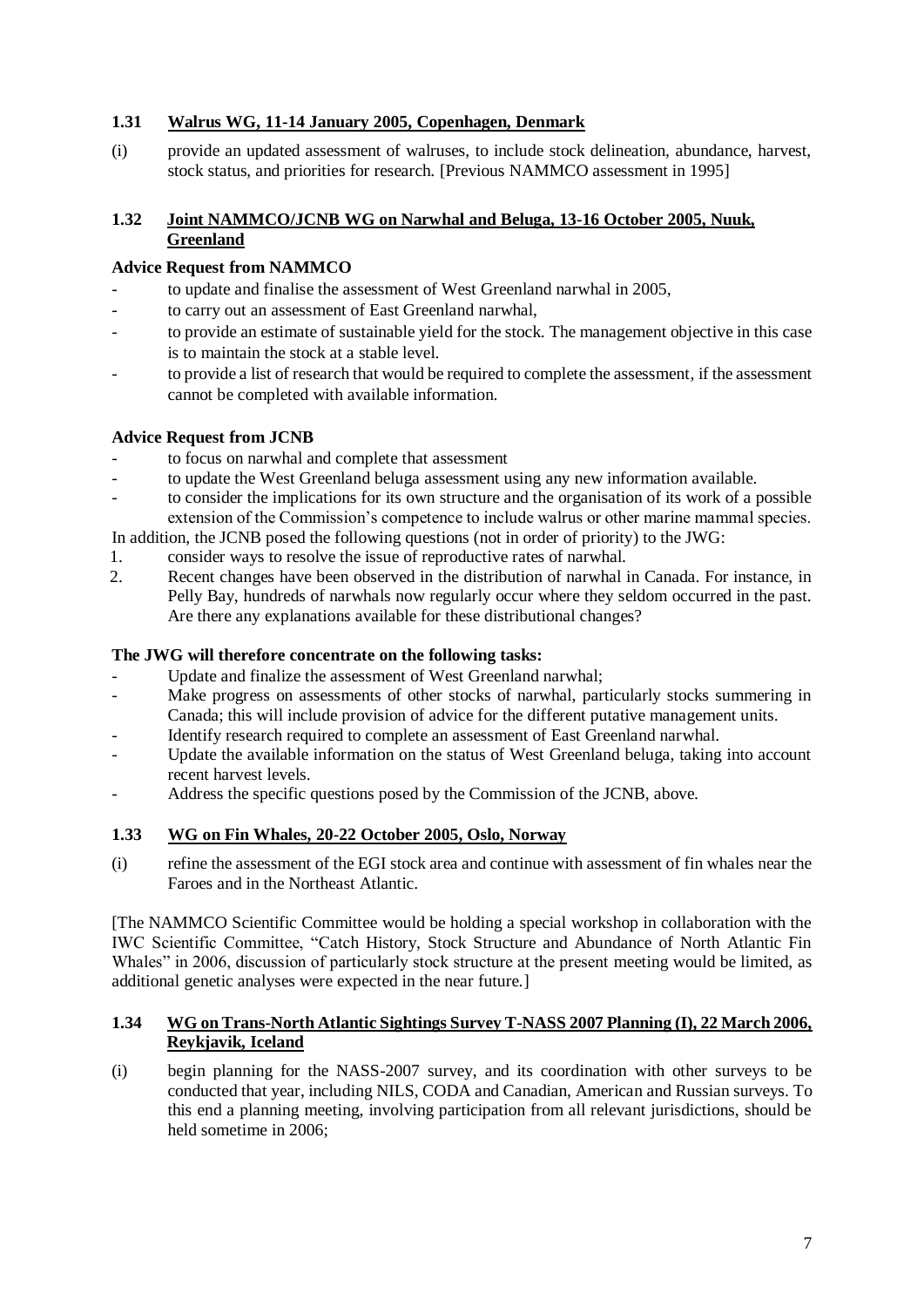- (ii) develop a documented plan for the NASS-2007 and its coordination with other surveys. This plan will be presented to the Council, the IWC, ASCOBANS, potential funding agencies and other interested parties.
- (iii) seek external funding for the project, if possible.

# <span id="page-13-0"></span>**1.35 Joint NAMMCO/IWC Scientific Workshop on North Atlantic Fin Whales, 23-26 March 2006, Reykjavík, Iceland**

(i) review the stock structure, biological parameters, catch history and past and present abundance of North Atlantic Fin Whales.

The IWC and NAMMCO components of the WG would meet separately on the final day to address issues particular to their respective organisations.

(ii) NAMMCO WG: to provide management recommendations for the different stocks.

# <span id="page-13-1"></span>**1.36 WG on Harbour Seals, 3-6 October 2006, Copenhagen, Denmark**

- (i) review and assess the status of harbour seals throughout the North Atlantic;
- (ii) review and evaluate the applied survey methods;
- (iii) assess stock delineation using available data on genetics, spatial and temporal distribution and other sources;
- (iv) review available information about harbour seal ecology;
- (v) identify interactions with fisheries and aquaculture.

#### <span id="page-13-2"></span>**1.37 WG on T-NASS 2007 Planning (II), 18-19 November 2006, Reykjavik, Iceland**

Same as 1.35

#### <span id="page-13-3"></span>**1.38** *Ad hoc* **WG: Are Fin Whales in the Central North Atlantic Appropriately Listed in CITES Appendix 1, 20 November 2006, Reykjavík, Iceland**

(i) examine the validity of the stock's current CITES listing under Appendix I with reference to the specific listing criteria adopted by CITES. The North Atlantic central stock of fin whales was interpreted at the July 2006 CITES Animals Committee meeting as referring to the East Greenland Iceland (EGI) area.

#### <span id="page-13-4"></span>**1.39 WG on T-NASS 2007 Planning (III), 30 March – 1 April 2007, St. Andrews, UK.**

Same as 1.35

# <span id="page-13-5"></span>**1.40 WG on T-NASS 2007 Planning (IV), 12 November 2007, teleconference**

Shipboard Surveys Debriefing.

# <span id="page-13-6"></span>**1.41 WG on T-NASS 2007 Planning (V), 13 November 2007, teleconference**

Aerial Surveys Debriefing. Cancelled due to paucity of documents available for discussion, annual report 2007-2008, page 2018.

#### <span id="page-13-7"></span>**1.42 WG on T-NASS 2007 Planning (V), 7 April 2008, Copenhagen, Denmark**

(i) carry out a general evaluation of the specific surveys and T-NASS in general, and to make recommendations that will improve future large-scale surveys.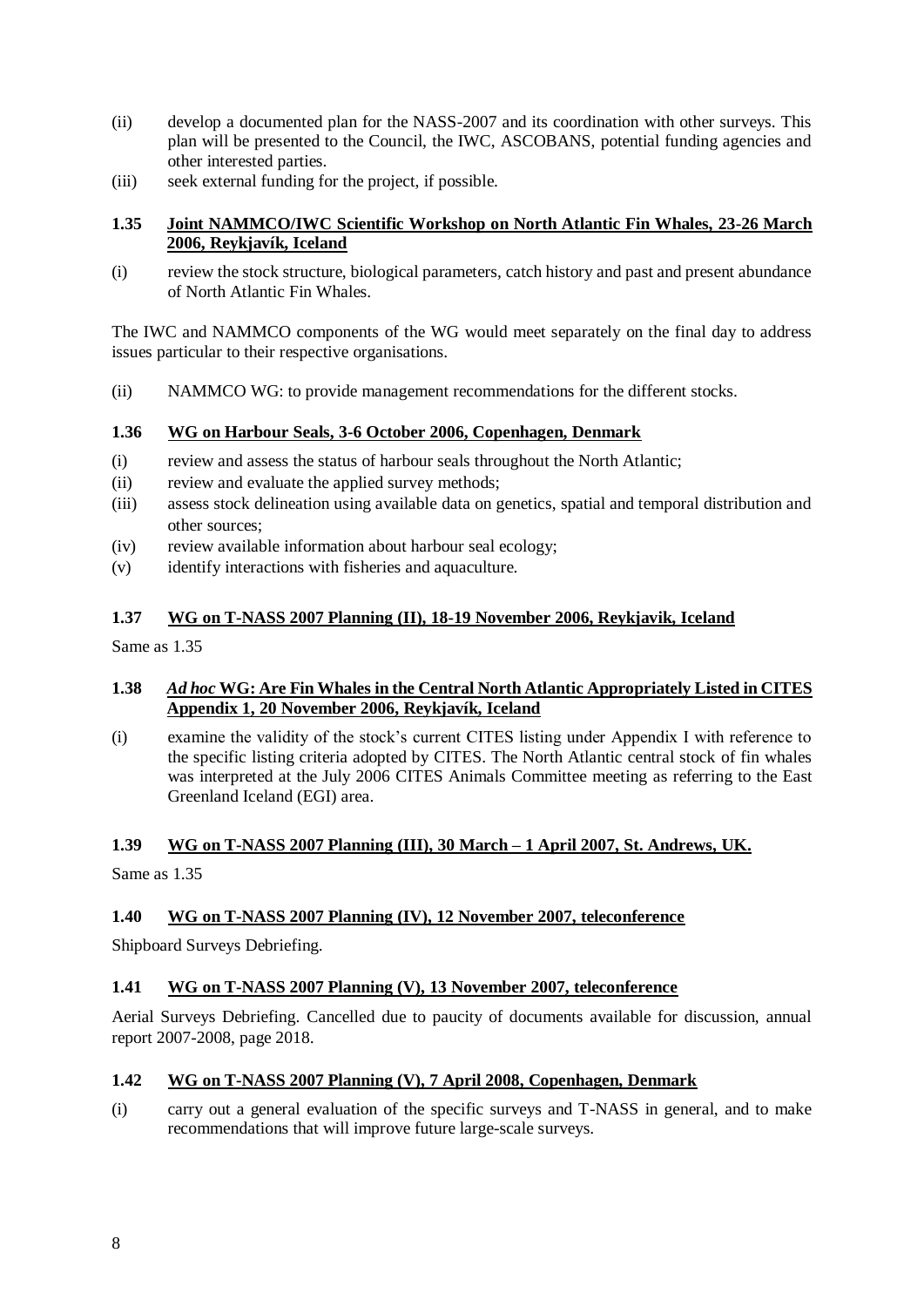# <span id="page-14-0"></span>**1.43 WG on Abundance Estimates, 8 April 2008, Copenhagen, Denmark**

(i) develop estimates of abundance and trends as soon as possible, once the survey (T-NASS) has been completed, with the primary target species (fin, minke and pilot whales) as a first priority, and secondary target species as a second priority.

# *Specific*

(i) examine the early results from the T-NASS 2007 surveys and to discuss plans for further data analysis with special attention to integration with the concurrent CODA and SNESSA surveys."

# <span id="page-14-1"></span>**1.44 WG on Pilot Whales, 11 and 13 April 2008, Qeqertarsuaq, Greenland**

(i) develop a proposal for the details of a cost-effective scientific monitoring programme for pilot whales in the Faroes.

The WG interpreted the aim of the monitoring programme as being to assess the continued sustainability of the Faroese catch and that "there should be both a long-term and short-term monitoring directed to determining the continued sustainability of the Faroese catches."

# <span id="page-14-2"></span>**1.45 WG on Pilot Whales, 7-8 July 2008, Copenhagen, Denmark**

Same as 1.45

# <span id="page-14-3"></span>**1.46 Joint NAMMCO/JCNB WG on Narwhal and Beluga 17-20 February 2009, Winnipeg, Canada**

# *Specific*

- a. to provide or update the assessment in all areas of narwhal and beluga in West Greenland, and narwhal in East Greenland, as well as
- b. to provide advice on the effects of human disturbance, including noise and shipping activities, on the distribution, behaviour and conservation status of belugas and narwhals, particularly in West Greenland. In addition, the SC requested the JWG to
- c. consider whether the organizing of an Age Determination and Methods Validation workshop was warranted; such a workshop would not only include tooth layer reading but also other techniques such as aspartic acid racemization and fatty acid ratios in blubber.

# <span id="page-14-4"></span>**1.47 WG on Assessment, 23 March 2009, Copenhagen, Denmark**

# *Specific*

The main tasks of this meeting were to help the Scientific Committee answering several requests of three natures:

- a. The Scientific Committee was requested (NAMMCO 17) about Central North Atlantic Minke Whale stock: "to assess the short-term  $(2-5 \text{ year})$  effects of the following total annual catches: 0, 100, 200, 400";
- b. The Scientific Committee was requested (NAMMCO 17): "to study general models for conservation and management of baleen whales, inter alia based on Norwegian studies presented to the Scientific Committee of the IWC"; the WG was therefore charged to explore which possibilities existed;
- c. The Scientific Committee had been requested to continue its assessment of humpback whales in the North Atlantic and examine the status of sei whales; and the WG was charged of defining the best way to proceed with these requests. Furthermore, the WG had been charged by the SC to review the new pilot whale abundance emanated from T-NASS and its implication for the assessment of the stock.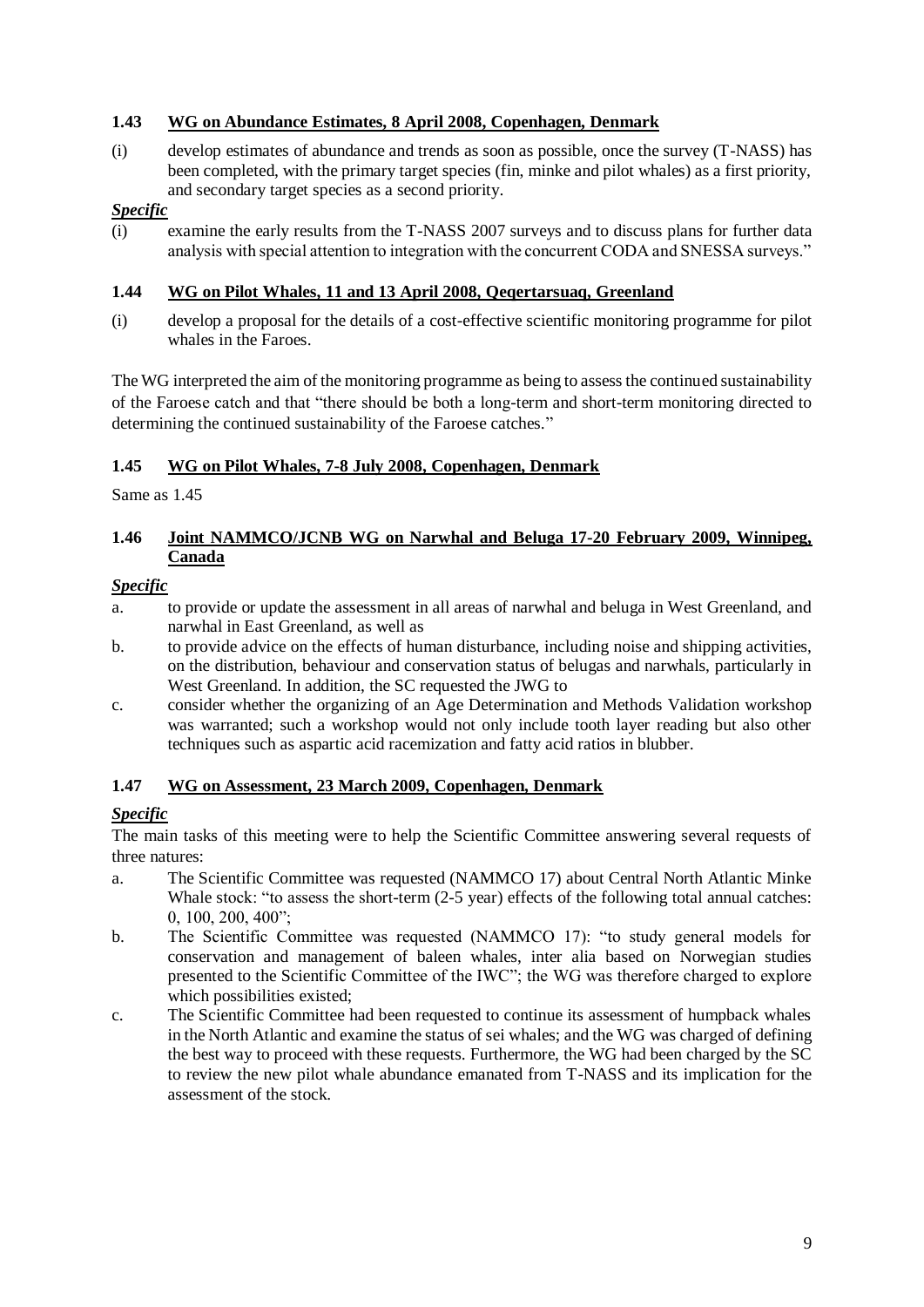# <span id="page-15-0"></span>**1.48 WG on Marine Mammals and Fisheries in the North Atlantic: Estimating consumption and modelling interactions, 15-17 April 2009, Reykjavik, Iceland**

# *Specific*

- a. to monitor progress made in multi-species modelling and in the collection of input data;
- b. to extend the focus (Barents Sea and Iceland) to include all areas under NAMMCO jurisdiction;
- c. to investigate dynamic changes in spatial distribution due to ecosystem changes and functional responses, in the light of the distributional shifts seen under T-NASS 2007;
- d. to review the results of the Icelandic programme on the feeding ecology of minke whales.
- e. to evaluate how a projected decrease in the total population of Northwest Atlantic harp seals might affect the proportion of animals summering in Greenland.

# <span id="page-15-1"></span>**1.49 WG on Abundance Estimates, 7-9 October 2009, Quebec City**

# *Specific*

- to evaluate the abundance estimates of the different components of the T-NASS 2007 and associated surveys,
- to discuss and plan for further data analyses and
- to produce, where possible, combined abundance estimates for the entire area covered by T-NASS and associated surveys.

# <span id="page-15-2"></span>**1.50 WG on Walrus, 23-26 November 2009, Copenhagen, Denmark.**

Same as 1.31

# *Specific*

- (i) provide advice on the effects of human disturbance, including fishing and shipping activities, in particular scallop fishing, on the distribution, behaviour and conservation status of walrus in West Greenland. [Request R-2.6.3, NAMMCO/15-2006]
- (ii) a) provide a formal assessment of the Davis Strait (walrus) stock as soon as finalization of the catch series is complete and the results from the planned 2007 survey are available.
	- b) provide estimate of sustainable yields for the North Water and West Greenland stocks of walrus.

[Request R-2.6.4, NAMMCO/16-2007].

(ii) provide a full assessment of the North Water, West Greenland-Eastern Baffin Island and East Greenland (walrus) stocks. [Request R-2.6.5, NAMMCO/17-2008].

# <span id="page-15-3"></span>**1.51 WG on Assessment (WGAS), 9–1 March 2010, Copenhagen, Denmark**

# *Minke whales*

(i) conduct a full assessment, including long-term sustainability of catches, of common minke whales in the Central North Atlantic once results from the 2009 survey become available. In the meantime, the Scientific Committee is requested to assess the short-term (2-5 year) effects of the following total annual catches: 0, 100, 200, 400.

# *Fin whales*

- (i) complete an assessment of fin whales in the North Atlantic and also to include an estimation of sustainable catch levels in the Central North Atlantic. This work should be initiated as soon as all estimates become available and before the next meeting of the SC.
- (ii) complete an assessment for the Northeast Atlantic stocks as a next step in the process of assessing fin whale stocks in the areas of interest to NAMMCO countries.

# *Humpback whales*

(i) assess the sustainability of yearly catches of 5, 10, 20 humpback whales off West Greenland.

# *Sei whales*

(i) make a state of the art investigation about the possibility of providing a status assessment for sei whales in East and West Greenlandic waters and in waters west of Iceland.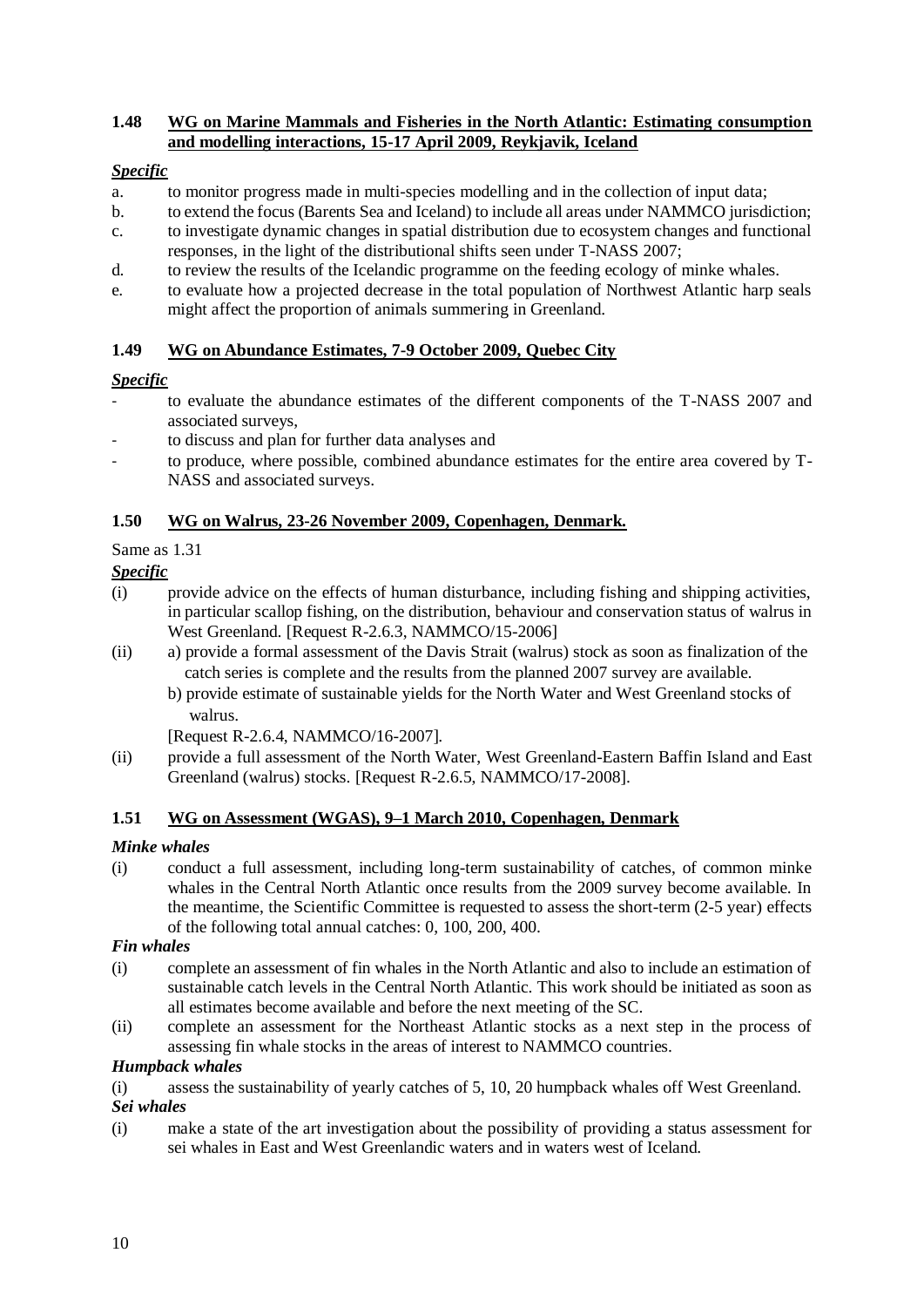(ii) review the new data from T-NASS and associated surveys and report on the status of sei whales through the fin whale Assessment WG.

# <span id="page-16-0"></span>**1.52 WG on Marine Mammals and Fisheries Interactions, 13-14 March 2010, Copenhagen, Denmark**

Workplan

#### *Diets*

Regular meetings, perhaps on a biennial basis, should be held to review progress on dietary studies. *Modelling* 

Should the coordinated modelling exercise be endorsed by the Scientific Committee and NAMMCO, the key steps in the project development would be:

- 1) a meeting to compile detailed proposals and budgets
- 2) a data-oriented meeting; common data would need to be carefully pre-agreed to ensure that the results from the different models were comparable.
- 3) a meeting of the modelling groups to critically compare and suggest improvements to their first attempts to fit their models to the data.
- 4) a meeting at which final model results are tabled for consolidation, and draft consequent management-related recommendations are developed.

# *Specific*

A meeting to compile detailed proposals and budgets

#### <span id="page-16-1"></span>**1.53 WG on Abundance Estimates, 7-9 March 2011, Copenhagen, Denmark**

#### Same as 1.43

# *Specific*

Since the completion of the T-NASS, several abundance estimates have been completed and accepted, including ones for fin, humpback, and minke whales from the shipboard surveys, and several species from aerial surveys in Greenland and Canada.

- (i) refine these estimates,
- (ii) concentrate on completing remaining estimates for target species from the T-NASS, as well as estimates from some earlier surveys.

#### <span id="page-16-2"></span>**1.54 WG on Survey Planning, 9-11 March 2011, Copenhagen, Denmark**

- (i) the first step in planning another large-scale, internationally coordinated cetacean survey in the North Atlantic,
	- a. come to a consensus on our goals, general methodologies, required resources, and timing for the next survey,
	- b. use the information from the five NASS over a 20-year period in a more rigorous manner to plan the next so that it can be optimized to meet its objectives in a costeffective way.

#### <span id="page-16-3"></span>**1.55 WG on Coastal Seals, 14-17 March 2011, Copenhagen, Denmark**

- (i) review the Norwegian management plans for harbour and grey seals,
- (ii) perform assessments for harbour and grey seals in the NAMMCO areas and when possible in other North-Atlantic areas,
- (iii) develop a common management model for both species in the NAMMCO areas.

# <span id="page-16-4"></span>**1.56 WG on Assessment (WGAS), 5-7 April 2011, Copenhagen, Denmark**

The Management Committees (2010) endorsed the Scientific Committee recommendation to use an "RMP implementation simulation process (IST)-like approach – as modified by Norway" as a general model for conservation and management of baleen whales in NAMMCO. It also recognised that advice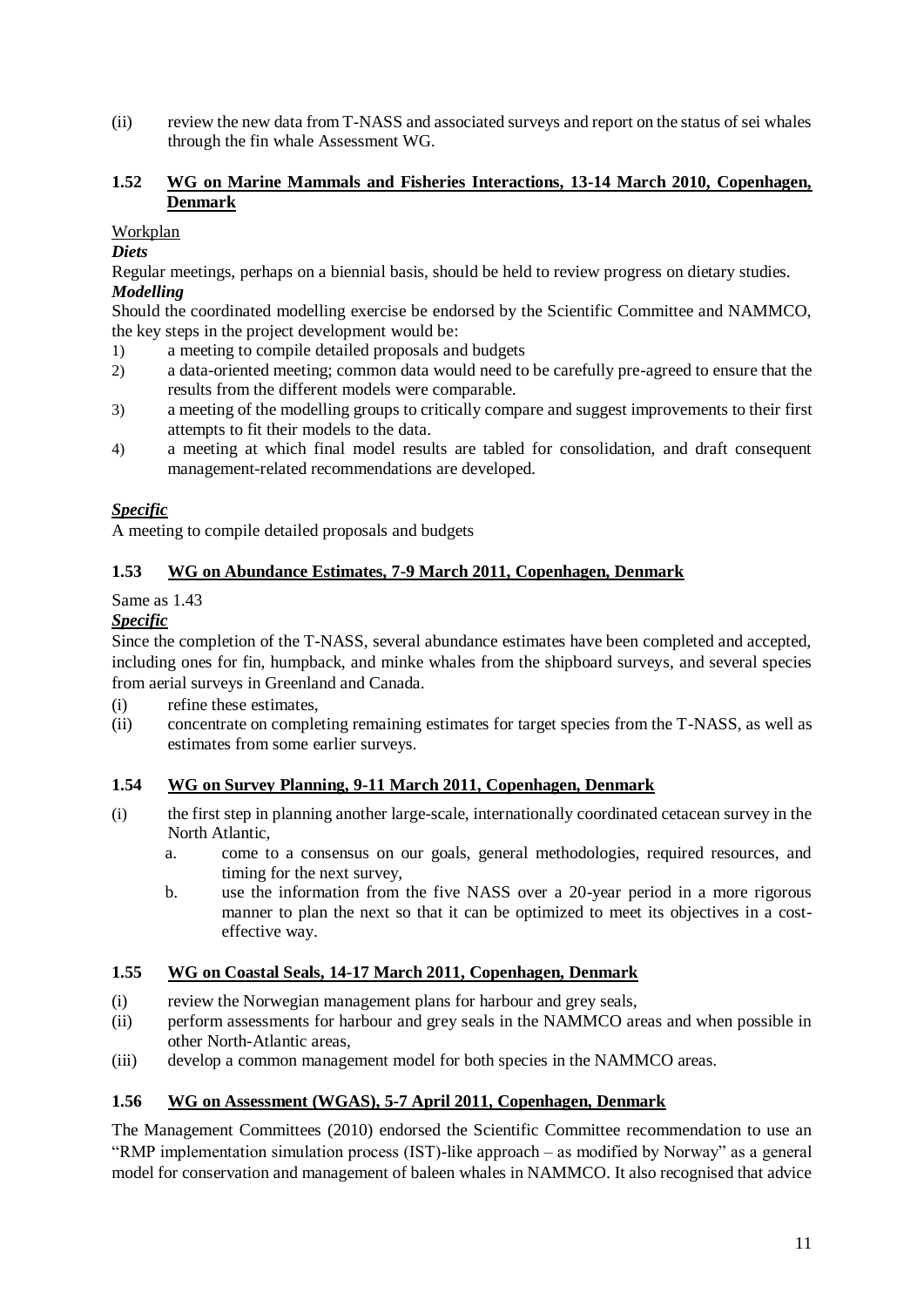based on the RMP work conducted by the IWC, though it might not be applicable for all stocks and may limit the questions that can be raised within NAMMCO.

- (i) investigate how NAMMCO can take over a larger and more direct role in this work and become less dependent on other organisations, while also avoiding unnecessary duplication of work.
- (ii) investigate the trade-off space between catches and conservation for management procedures that have already been thoroughly investigated but not examined in detail by NAMMCO.

# <span id="page-17-0"></span>**1.57 WG on NASS2015 Planning, 10-12 January 2012, Reykjavik, Iceland**

Same as 1.54

### <span id="page-17-1"></span>**1.58 Joint NAMMCO/JCNB WG on Narwhal and Beluga, 17-21 Feb. 2012, Copenhagen, Denmark**

- (i) update the stock assessment for narwhal and beluga from recent years,
- (ii) review and evaluate results of recent research in order to improve our understanding of narwhal and beluga populations in Canada and Greenland.

# <span id="page-17-2"></span>**1.59 Harbour Porpoise WG, 4-6 November 2013, Copenhagen, Denmark**

(i) to conduct a comprehensive assessment of the harbour porpoise throughout its range (same as 2.1)

# *Specific*

(i) to provide a full assessment for West Greenland, and initiate the process for Norway, including a review of the method used for obtaining total by-catch estimates.

### <span id="page-17-3"></span>**1.60 Walrus WG, 8-10 November 2013, Copenhagen, Denmark**

#### Same as 1.31

# *Specific:*

(i) standing assessment requests

(ii) investigate the possibility for catch quota carryover, which will be discussed at this meeting, [Request R-2.6.6]

# <span id="page-17-4"></span>**1.61 Survey Planning WG, 18 March 2014, skype meeting**

(i) Continue the planning of NASS 2015

# <span id="page-17-5"></span>**1.62 Survey Planning WG, 26 March 2014, skype meeting**

Same as 1.54

# <span id="page-17-6"></span>**1.63 Survey Planning WG, 1-3 October 2014, Copenhagen, Denmark**

Same as 1.54

# <span id="page-17-7"></span>**1.64 Joint NAMMCO/JCNB WG on Narwhal and Beluga, 9-13 March 2015, Ottawa, Canada**

- (i) review information on distribution, movements and harvest locations of narwhal,
- (ii) develop an allocation model that will provide a mechanism for assigning harvested animals to all summer stocks based on existing data,
- (iii) specify and quantify exchange rates between aggregations and stocks,
- (iv) identify and quantify uncertainty in the allocation model and determine implications for management,
- (v) recommend future work to resolve uncertainties within the model structure.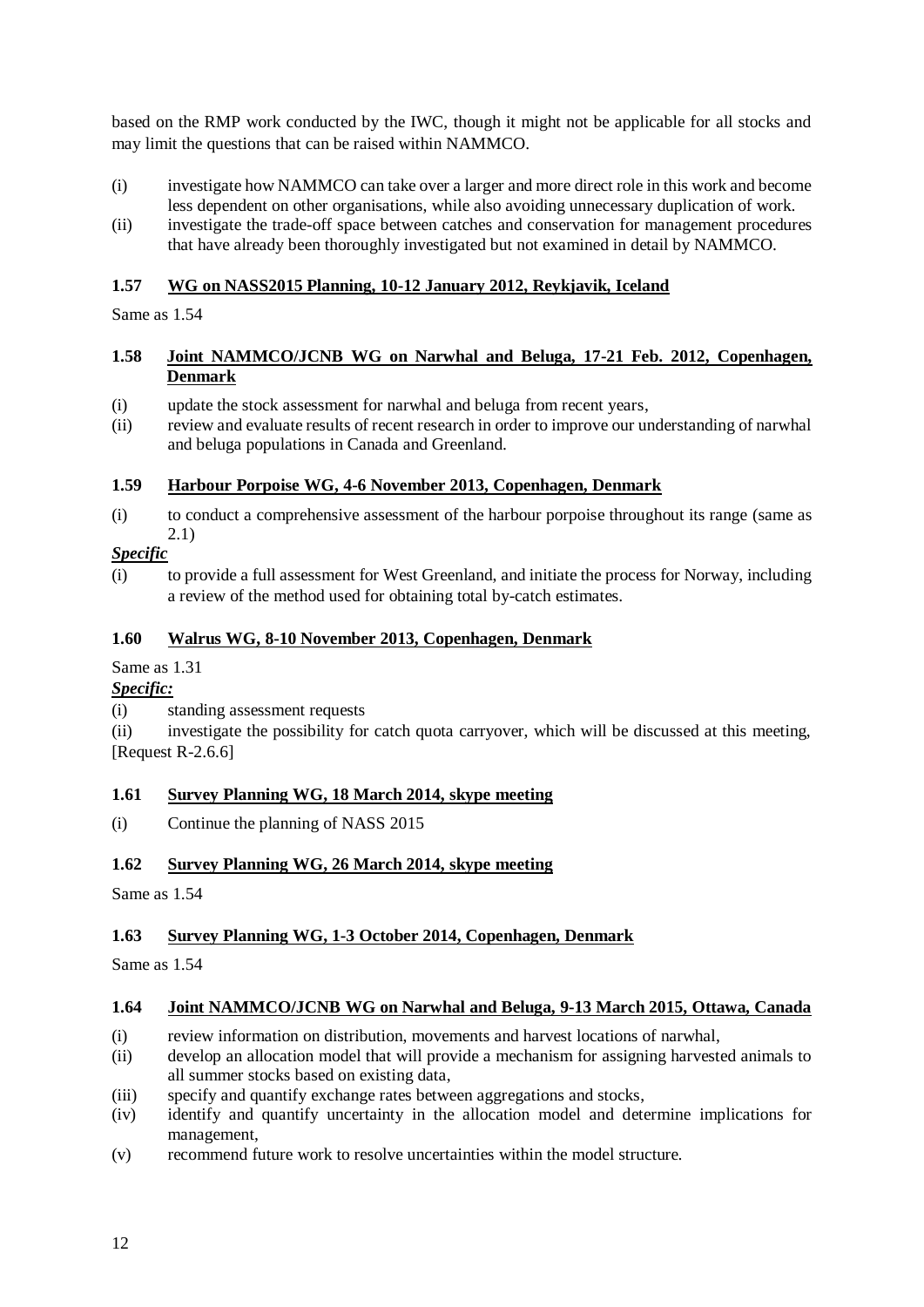# <span id="page-18-0"></span>**1.65 WG on Survey Planning, 14-15 April 2015, Reykjavik, Iceland**

- (i) review the plan of the Icelandic aerial surveys
- (ii) facilitate the completion of the planning for the Icelandic-Faroese shipboard surveys.

### <span id="page-18-1"></span>**1.66 WG on Large Whale Assessment, 5-7 October 2015, Copenhagen, Denmark**

- (i) continue and update the assessments of the following species et provide management advice
	- 1. North Atlantic common minke whale
	- 2. North Atlantic fin whale
	- 3. North Atlantic humpback whales

# <span id="page-18-2"></span>**1.67 WG on By-Catch, 29 February 2016, Reykjavik, Iceland**

#### *General for the By-Catch WG:*

- (i) Identify all fisheries with potential by-catch of marine mammals
- (ii) Review and evaluate current by-catch estimates for marine mammals in NAMMCO countries.
- (iii) If necessary, provide advice on improved data collection and estimation methods to obtain best estimates of total by-catch over time.

#### *Specific*

- (i) establish the framework of the WG work
- (ii) identify:
	- a. what data and other information are available and which data are missing to be able to evaluate current by-catch estimates in NAMMCO countries,
	- b. identify possible Chairs,
	- *c.* schedule the next meeting and its specific TOR.

#### <span id="page-18-3"></span>**1.68 WG on Coastal Seals, 1-4 March 2016, Reykjavik, Iceland**

- (i) assess the status of all populations, particularly using new abundance estimate data that are available from Iceland and Norway
- (ii) address by-catch issues in Norway, Iceland, and the Faroe Islands
- (iii) re-evaluate the Norwegian management plans (which have been already implemented) for grey and harbour seals
- (iv) develop specific plans for monitoring grey seals in the Faroes, e.g., obtaining a relative series of abundance (if a full abundance estimate is not possible at this time).

### <span id="page-18-4"></span>**1.69 ICES-NAMMCO-NAFO WG on Harp and Hooded seals 26-30 September 2016, Copenhagen, Denmark**

#### *Harp and hooded seals - Northeast Atlantic stocks*

- a. Address the special request from Norway on the Management of Harp and Hooded Seal stocks in the Northeast Atlantic by assessing the status and harvest potential of the harp seal stocks in the Greenland Sea and the White Sea/Barents Sea, and of the hooded seal stock in the Greenland Sea. ICES should also assess the impact on the harp seal stocks in the Greenland Sea and the White Sea/Barents Sea of an annual harvest of:
	- (i) current harvest levels;
	- (ii) sustainable catches (defined as the fixed annual catches that stabilizes the future  $1 +$ population);
	- (iii) catches that would reduce the population over a 15-year period in such a manner that it would remain above a level of 70% of the maximum population size, determined from population modelling, with 80% probability.
- b. Evaluate new model developments and comparisons with the old assessment model Harp seals: Northwest Atlantic stock: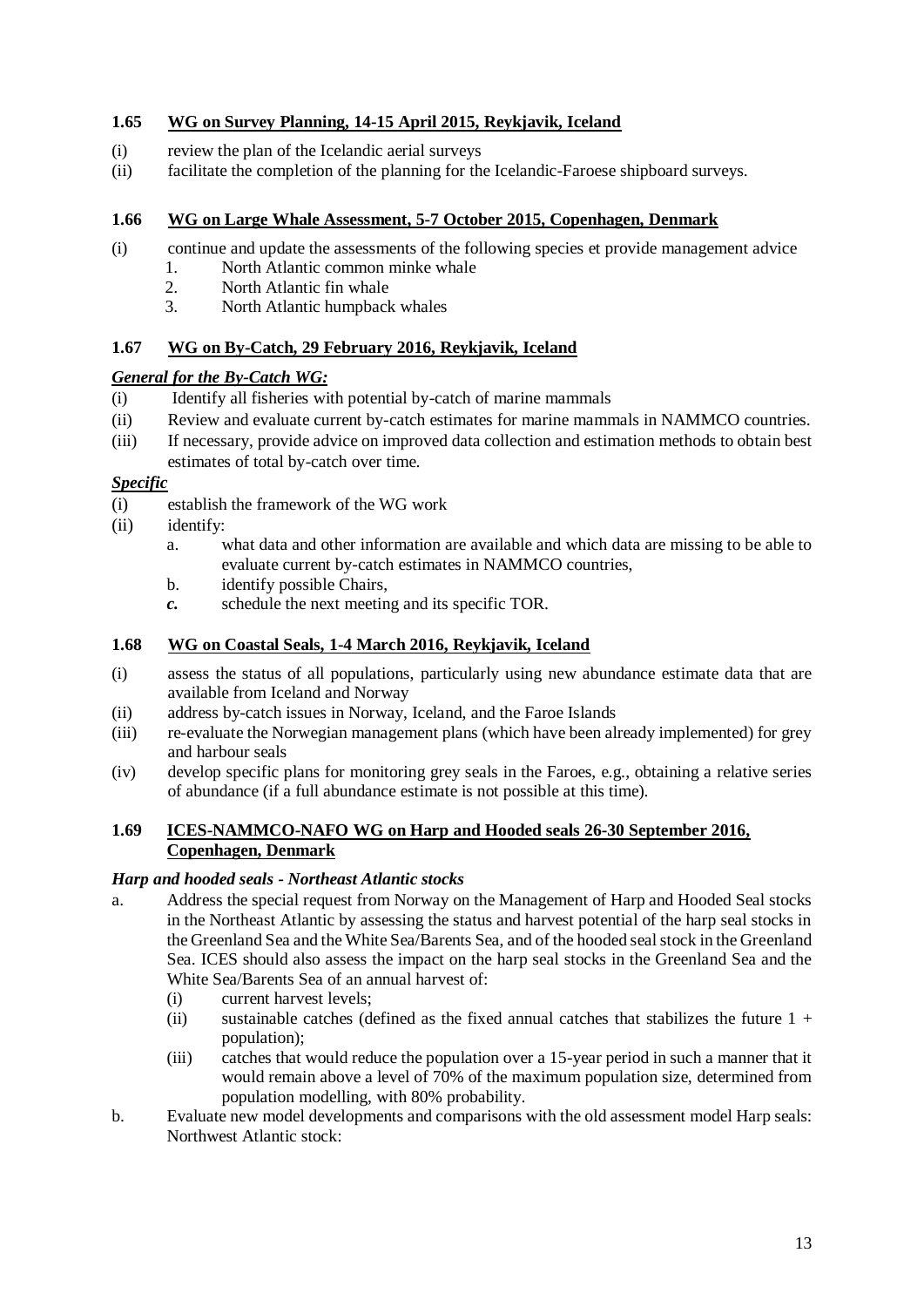# *Harp seals – Northwest Atlantic stock*

c) Explore the impact of proposed harvest strategies that would maintain the North Atlantic harp seal population at a precautionary level of a PA framework, using the Canadian levels as a case study, and that would have a low risk of decreasing below the critical level.

### <span id="page-19-0"></span>**1.70 WG on Abundance Estimates, October 2016**

(i) *develop estimates of abundance and trends as soon as possible* [Request *R-1.7.11] Specific*

review abundance estimates generated from the NASS2015 and any surveys that have occurred since then, for use in assessments by NAMMCO.

#### <span id="page-19-1"></span>**1.71 WG on Large Whale Assessment, 25–27 January 2017, Copenhagen, Denmark**

(i) give information on sustainable yield based on new abundance estimates expected from TNASS2015 for all large baleen whales in West Greenland waters [Request **R-1.7.12]**

#### *Minke whales*

(ii) complete assessments of common minke whales in the North Atlantic and include estimation of sustainable catch levels in the Central North Atlantic. [Request **R-3.3.4]**

*Fin whales*

(iii) complete an assessment of fin whales in the North Atlantic and also to include an estimation of sustainable catch levels in the Central North Atlantic. A long-term advice based on the new NASS2015 abundance estimate and the available results from the RMP Implementation Reviews (with 0.60 tuning level) is needed in 2016. [Request **R-3.1.7 amended]**

### *Humpback Whale*

- (iv) conduct a formal assessment following the completion of the T-NASS
- (v) investigate the relationship between the humpback whales summering in West Greenland and other areas and incorporate this knowledge into their estimate of sustainable yields of West Greenland humpback whales.
- (vi) provide advice on future catch levels of humpback whales in West Greenland at different probability levels for a non-declining population evaluated over a 5 year period, similar to the procedure for the advice generated for beluga, narwhal and walrus. The advice should include the latest abundance estimate."

[Request **R-3.2.4**]

#### *Specific*

This meeting will focus on humpback whales in Greenland and fin and minke whales off Iceland.

#### <span id="page-19-2"></span>**1.72 NAMMCO-JCNB Joint WG on Narwhal and Beluga, 8-11 March 2017, Copenhagen, Denmark**

- (i) review new information on the biology of narwhals and belugas,
- (ii) update the assessments and catch advice based on new information.

#### <span id="page-19-3"></span>**1.73 Global Review of Monodontids,**

- (i) share current scientific knowledge on the status of each stock,
- (ii) identify the main gaps in knowledge,
- (iii) identify key threats to each stock,
- (iv) outline possible areas of scientific cooperation.

Russian participation in the meeting is particularly important to ensure that recent data and knowledge from that part of the Arctic, much of which has not been published in English, is incorporated into the review.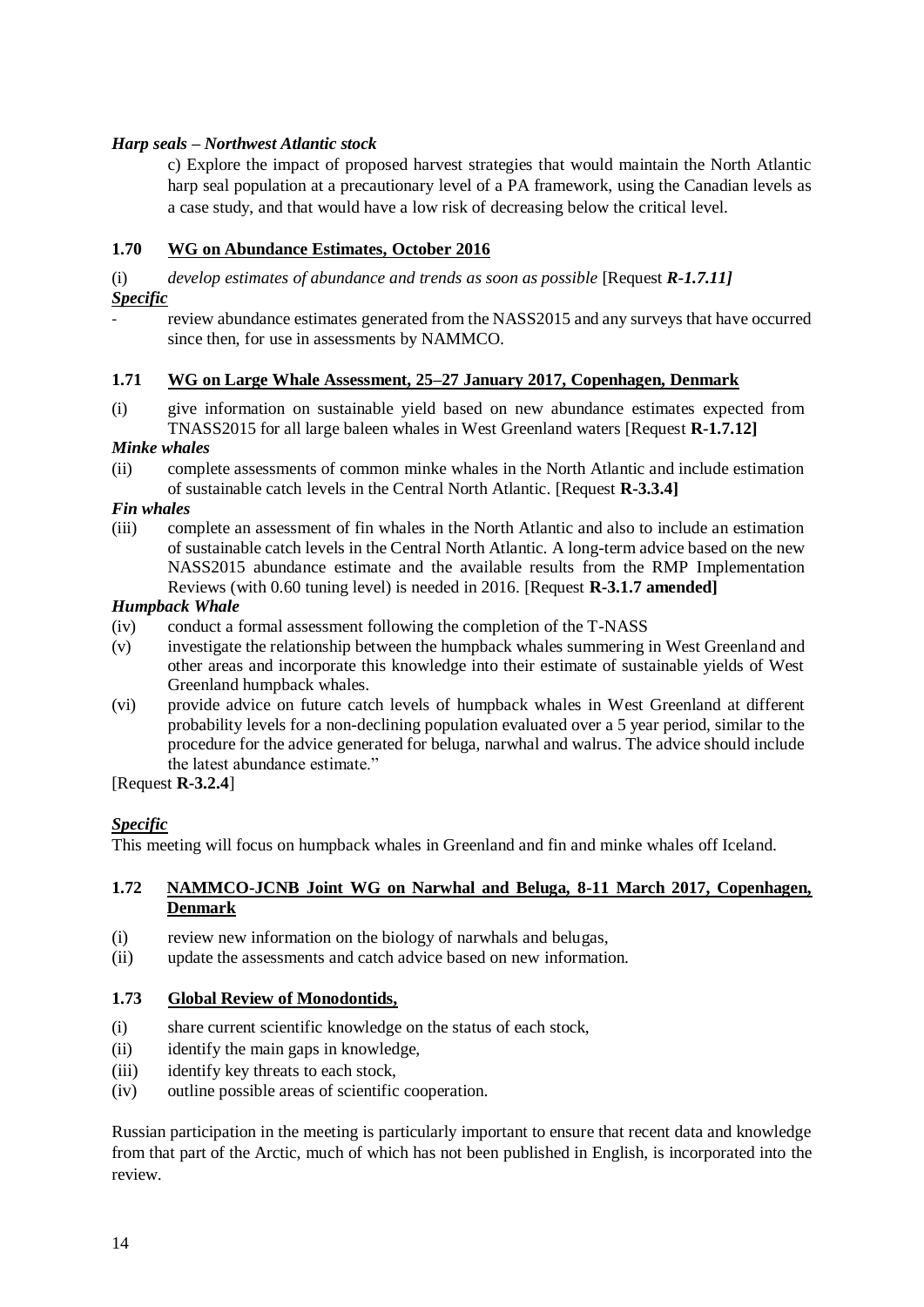# <span id="page-20-0"></span>**1.74 WG on By-catch, 2-4 May 2017, Copenhagen, Denmark**

# Same as 1.67 - General

# *Specific*

- 1. review the Norwegian harbour and grey seals and harbour porpoise by-catch data and estimates;
- 2. review the Icelandic lumpfish and cod gillnet fishery by-catch data and estimates;
- 3. review the situation in the Faroese mid-water trawling precise fleet description, by-catch risk and reporting; methods for improving the situation;
- 4. review the information from Greenland on reporting of by-catch for the different species.

# <span id="page-20-1"></span>**1.75 WG on By-catch, 4 April 2018, videoconference**

# Same as 1.67 - General

# *Specific*

- 1. Review the Icelandic lumpsucker and cod gillnet fishery by-catch data and estimates
- 2. Updates on answers to BYCWG recommendations from 2017

# <span id="page-20-2"></span>**1.76 WG on Abundance Estimates, 22-24 Mai 2018, Copenhagen, Denmark**

(ii) *develop estimates of abundance and trends as soon as possible* [Request *R-1.7.11] Specific*

- (i) Long-finned pilot whale
	- NASS2015 estimate
	- **Trends**
- (ii) Common Minke Whale
	- Norwegian mosaic survey previous cycle estimate
	- Central North Atlantic minke whale estimate
- (iii) Large baleen whales
	- $Norway large baleen whales, last two survey cycles$
	- Iceland/Faroes 2015 revised estimates for humpback and fin whales
	- Iceland/Faroes 2007/15: other species
- (iv) Sperm whales
	- $Norway last two survey cycles$
	- $\blacksquare$  Iceland/Faroes 2007 and 2015
- (v) Dolphins and porpoises
	- Iceland/Faroe Islands shipboard  $-2007$  and 2015
	- Iceland aerial 2016
	- $Norway last two survey cycles$
- (vi) Killer whales
	- Norway last two survey cycles

# <span id="page-20-3"></span>**1.77 WG on Walrus, 23-25 October 2018, Copenhagen, Denmark**

# Same as 1.31

# **Specific**

Terms of Reference:

➢ To address R-2.6.7 – *provide assessments of, and advice on sustainable removals from, all stocks of walrus in Greenland covering the period from 2019 to 2023, with the advice for Qaanaaq starting in 2021.*

External experts should be invited from Canada, Alaska and Russia.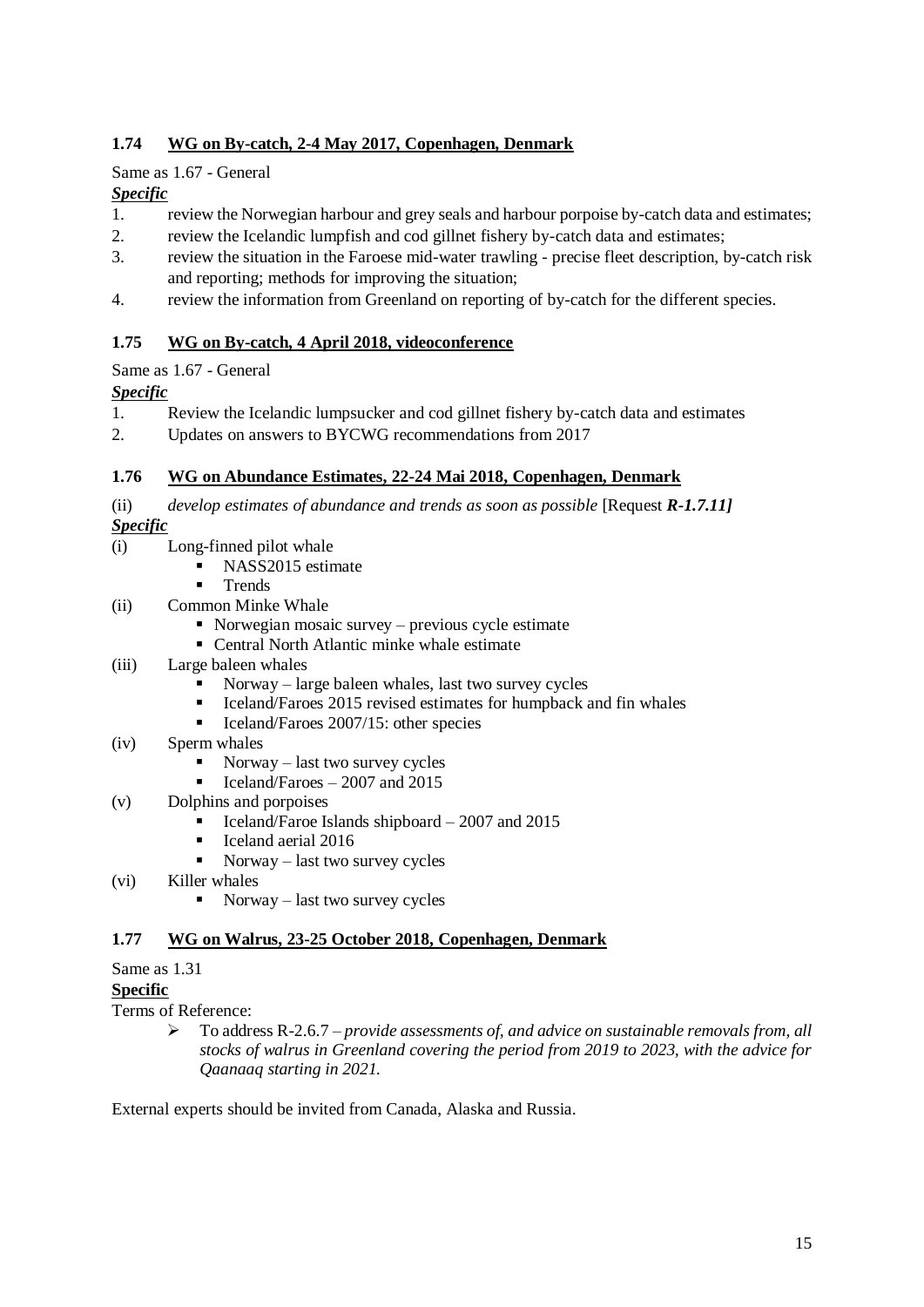# <span id="page-21-0"></span>**2 NAMMCO (OR JOINT) SCIENTIFIC COMMITTEE SYMPOSIA & WORKSHOPS**

# <span id="page-21-1"></span>**2.1 NAMMCO International Symposium on Harbour Porpoises in the North the North Atlantic, 10-14 September 1999, "Nordlys", Norway**

Perform a comprehensive assessment of the harbor porpoise throughout its North Atlantic range, to include distribution and abundance, stock identity, biological parameters, ecological interactions, pollutants, removals and sustainability of removals."

The SC decided that the matter could best be dealt with by convening an international workshop /symposium on harbour porpoises, which would involve experts working on this species throughout its North Atlantic range.The symposium was intended to provide a forum for the presentation of results of recent research, and was structured around four theme sessions 1) Distribution and stock identity; 2) Biological parameters; 3) Ecology and pollutants; 4) Abundance, removals and sustainability of removals.

### <span id="page-21-2"></span>**2.2 Joint ICES/NAFO/NAMMCO symposium on the role of marine mammals in the ecosystem in the 21st century, 29 September – 1 October 1 2008, Dartmouth, Nova Scotia**

Review and present new findings on the syntheses of information over ecosystem components, on biological and physical aspects of the environment, and on new research approaches to understanding the role of marine mammals, which have appeared since the symposium on the ecological role of marine mammals organised by NAFO and ICES in 1995.

# <span id="page-21-3"></span>**2.3 Joint NAMMCO/ICES Workshop on By-catch Monitoring, 28 June – 1 July 2010, Copenhagen, Denmark.**

- 1. Review and describe the advantages and disadvantages of existing observation schemes for marine mammals and seabirds;
- 2. Recommend best practice when establishing and implementing by-catch observation schemes.

#### <span id="page-21-4"></span>**2.4 Joint NAMMCO/JCNB Workshop on Age Estimation in Monodontids1, 26-27 November 2011, Tampa, Florida**

- 1. To standardize tooth GLG reading methods for age estimation in beluga and narwhal where feasible, and calibrate against other techniques such as using AAR, and produce a manual as a guide to tooth reading in the above species.
- 2. To draw together traditional and new techniques for determining age in marine mammals, where these methods may be applicable to belugas and narwhals, by holding a workshop of experts in this field, and produce a report.

The focus of the workshop was on monodontids although contributions on all marine mammals, and even other organisms, that had possible relevance to methods applicable for monodontids would be welcomed.

# <span id="page-21-5"></span>**2.5 Joint NAMMCO/JCNB Workshop on Beluga Age Estimation 2, 5-9 December 2011, Beaufort, North Carolina**

- 1. Provide a guide as to acceptable levels of accuracy and precision for age reading that will enable ages to be used in population models.
- 2. Conduct an inter-reader/laboratory comparison for calibration and standardization of age readings from Growth Layer Groups (GLG) in teeth among all readers/laboratories.
- 3. Provide information on validation that will enable GLG to be translated to real age.
- 4. Produce a manual of guidelines for the preparation and reading of GLG in beluga teeth.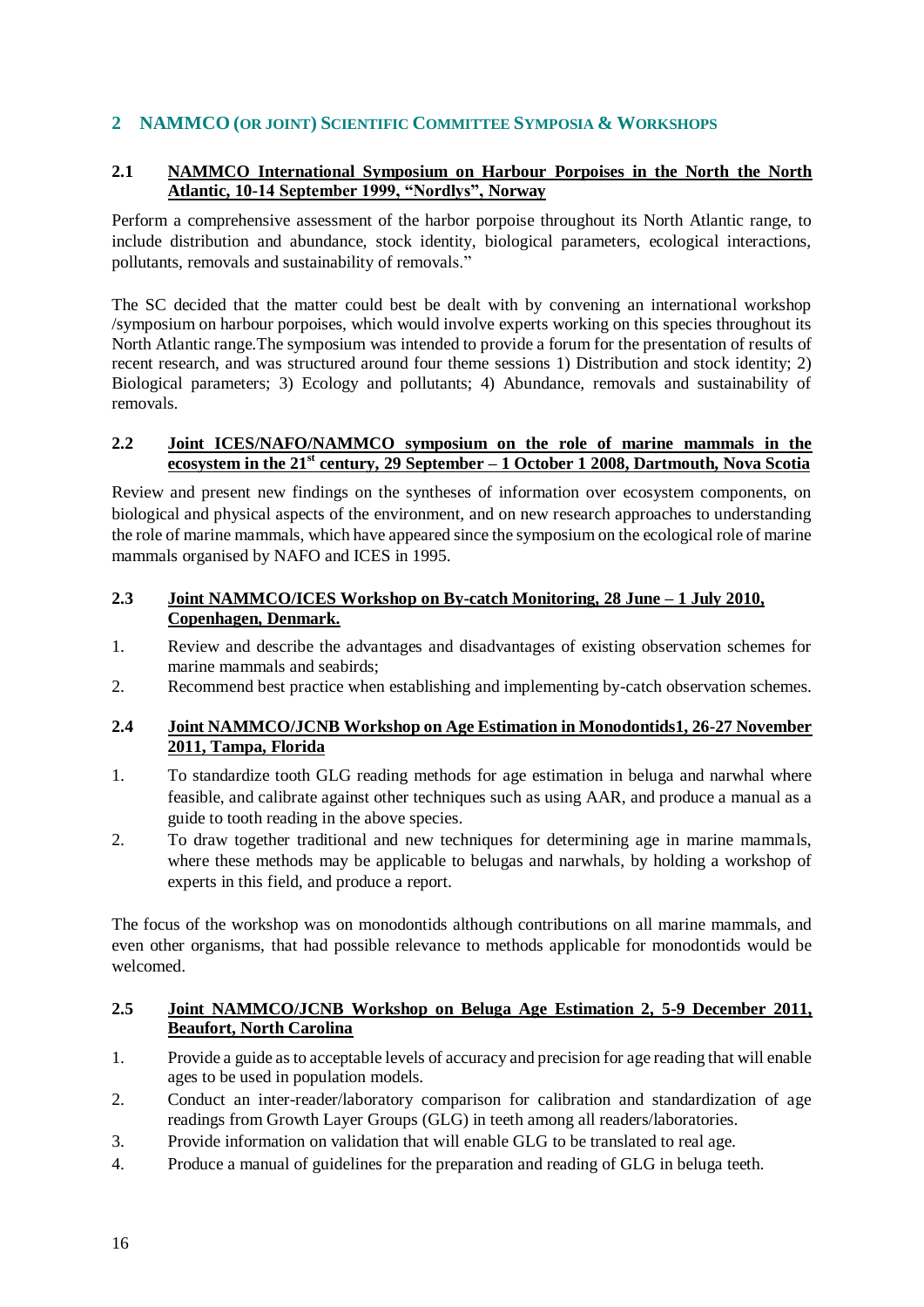#### <span id="page-22-0"></span>**2.6 NAMMCO Symposium on Impacts of Human Disturbance on Arctic Marine Mammals, with focus on belugas, narwhals and walrus, 13-15 October 2016, Copenhagen, Denmark**

- 1 Present an overview of the information currently available;
- 2. Identify and characterize possible sources of disturbance, and the effects on individuals and populations;
- 3. Consider the need for possible mitigation measures to minimise sources of anthropogenic disturbances;
- 4. Reflect on future studies needed to assess long-term impacts of anthropogenic activities on both individual and population levels (particularly in the light of global warming).

### <span id="page-22-1"></span>**2.7 NAMMCO Workshop on Cetacean Abundance and Distribution in the North Atlantic, 28-29 October 2017, Halifax, Nova Scotia**

- (i) Generate a set of North Atlantic wide design-based abundance estimates for 2015/16 for those cetacean species for which sufficient data are available. Species will include minke, fin, humpback, pilot whales and others that the data support. Estimates will be corrected for biases to the extent possible. The expected outcome is a complete set of estimates, or, more likely, an incomplete set of estimates and an action plan to achieve a complete set in timely fashion.
- (ii) Discuss modelling the spatial and temporal distribution and habitat use of cetaceans in the North Atlantic using data from 2015/16. Discussion will be focussed on the most important and available variables to inform modelling; the merits or otherwise of modelling the entire northern North Atlantic; the challenges of combining multiple datasets from different projects/platforms/methodologies; and the logistics and timelines of moving forward with modelling. The expected outcome is an action plan for moving forward.

# <span id="page-22-2"></span>**2.8 Joint NAMMCO/IMR Workshop on North Atlantic Harbour Porpoises, 3-5 December 2018, Tromsø, Norway**

The goal of the workshop is to update the 1999 review, taking into account the 2008 IUCN assessment, and report on the conservation status of the North Atlantic harbour porpoise population(s). This current review will outline knowledge gaps and will provide recommendations for monitoring and research priorities for future assessments in this region.

# **The WS should**

within ten defined sub-areas in the North Atlantic identify the populations/subpopulations/ecological stocks/management units/assessment units and/or knowledge gaps for doing so

# **And for each sub-area**

- review information on distribution, abundance, directed and incidental catches, and life history parameters, criteria required for a quantitative modelling assessment
- review information available on indirect (sub-lethal) pressures, such as chemical and noise pollution and other disturbances;
- where sufficient data are available, undertake a full conservation status assessment for porpoises within each sub-area using a population dynamics modelling approach, which includes an evaluation of directed and incidental capture rates;
- identify knowledge gaps and define research priorities and cooperation for assessing the conservation status within each sub-area, as well as monitoring requirements within each subarea.

# <span id="page-22-3"></span>**2.9 Joint NAMMCO/JCNB Joint Workshop on Climate Change Impact on Management Advice, March 2019, Canada**

(i) Identify specific effects of climate change on belugas and narwhals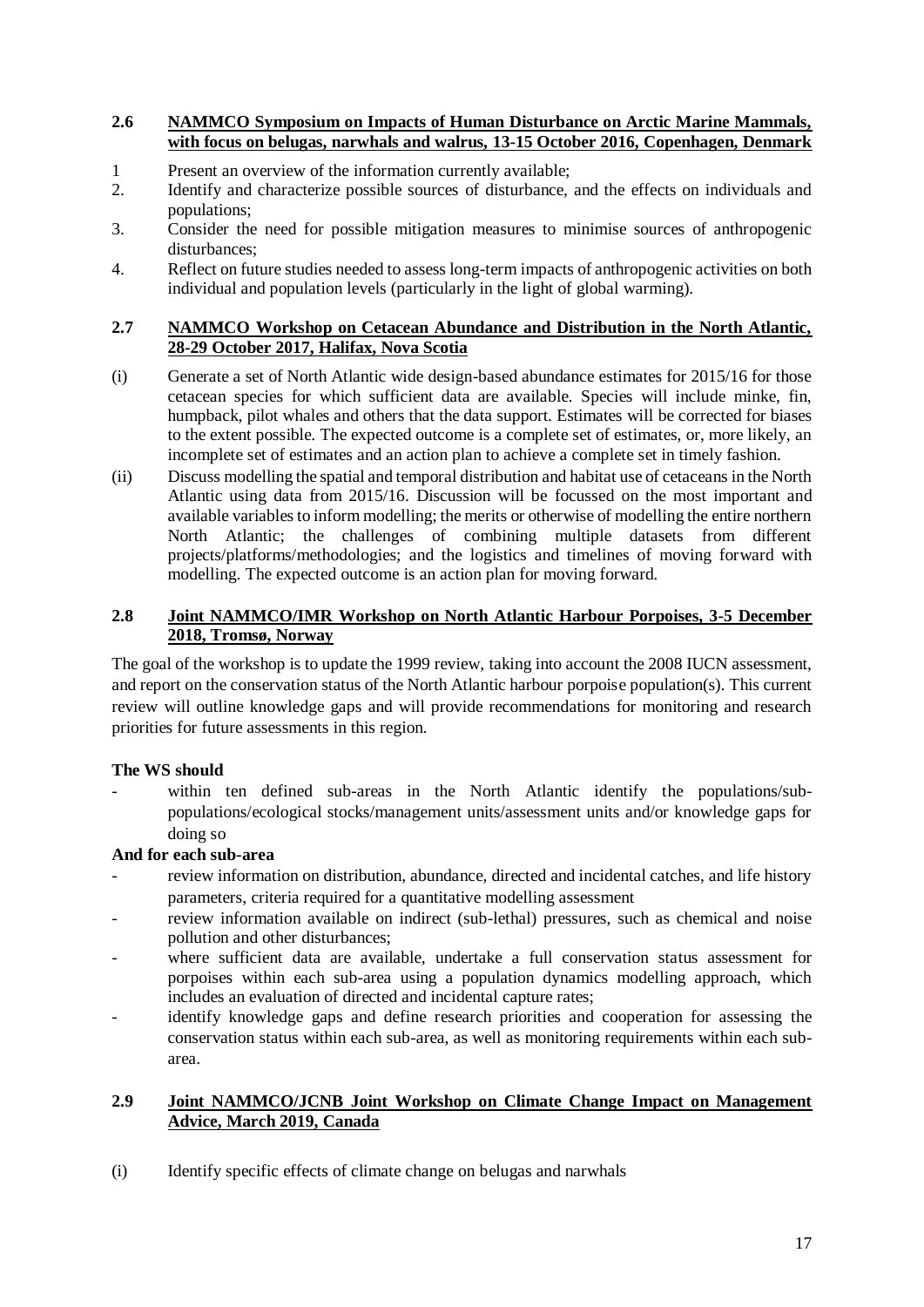- Request papers on changes in distribution, population dynamics, etc. resulting from climate change in Canada/Greenland waters
- The focus will be less on the mechanism of the effects, and more on identifying simple predictors and possible consequences
- (ii) Identify specific ways that the JWG's advice may be informed by these effects
	- Climate change may affect timing and distribution of hunted populations.
	- Climate change may affect population model parameters used for assessment.
	- Development in the arctic may result in changes in habitat and carrying capacity as well as increased anthropogenic disturbance which may require changes in assessment models.

# <span id="page-23-0"></span>**3 COMMITTEE ON HUNTING METHODS – EXPERT GROUP MEETINGS**

### <span id="page-23-1"></span>**3.1 NAMMCO Expert Group Meeting on Best Practices in the Hunting and Killing of Seals, 24 – 26 February 2009, Copenhagen, Denmark**

- (i) The work should build upon the knowledge and experiences already gathered in previous workshops organised by the Committee on Hunting Methods and possible new developments emerging since the last workshop held in 2006.
- (ii) The work should be undertaken in a focussed group of specially invited experts with experience in seal hunting practices both from NAMMCO member countries as well as from other sealing nations and communities.
- (iii) The expert group will critically assess different seal hunting methods within their contexts, addressing such questions as:
	- a. The use of specific hunting methods and equipment in particular settings
	- b. Training requirements for hunters
	- c. Control and monitoring of hunting methods
	- d. Research needs to improve the basis for further assessment
- (iv) The expert group will develop recommendations on best practices based on state of the art in sealing today and identify where and how specific improvements can be made.
- (v) As background information for the work of the expert group, the Secretariat, in cooperation with the Committee on Hunting Methods, will prepare a collation of relevant information and recommendations on seal hunting methods from previous NAMMCO workshops and other relevant and up-to-date sources of information on sealing practices.

# <span id="page-23-2"></span>**3.2 NAMMCO Expert Group Meeting on Assessment of Large Whale Killing Data, 17–18 February 2010, Copenhagen, Denmark**

- (i) Organise an expert group in February/March 2010 to
	- a. undertake a review and evaluate the whale killing data submitted to NAMMCO by Japan in 2009,
	- b. undertake a review and evaluate the data and information on recent and ongoing research on improvements and technical innovations in hunting methods and gears used for the hunting of large whales in NAMMCO countries.

# <span id="page-23-3"></span>**3.3 NAMMCO Expert Group Meeting to Assess the Hunting Methods for Small Cetaceans, 15–17 November 2011, Copenhagen, Denmark**

- 1. Review and assess current hunting and killing methods for small cetaceans
- 2. Review and assess information on recent and ongoing research on improvements and technical innovations in hunting methods and gear used for hunting of small cetaceans
- 3. Review and assess time to death (TTD) data on the killing of small cetaceans
- 4. Give recommendations with respect to possible improvements.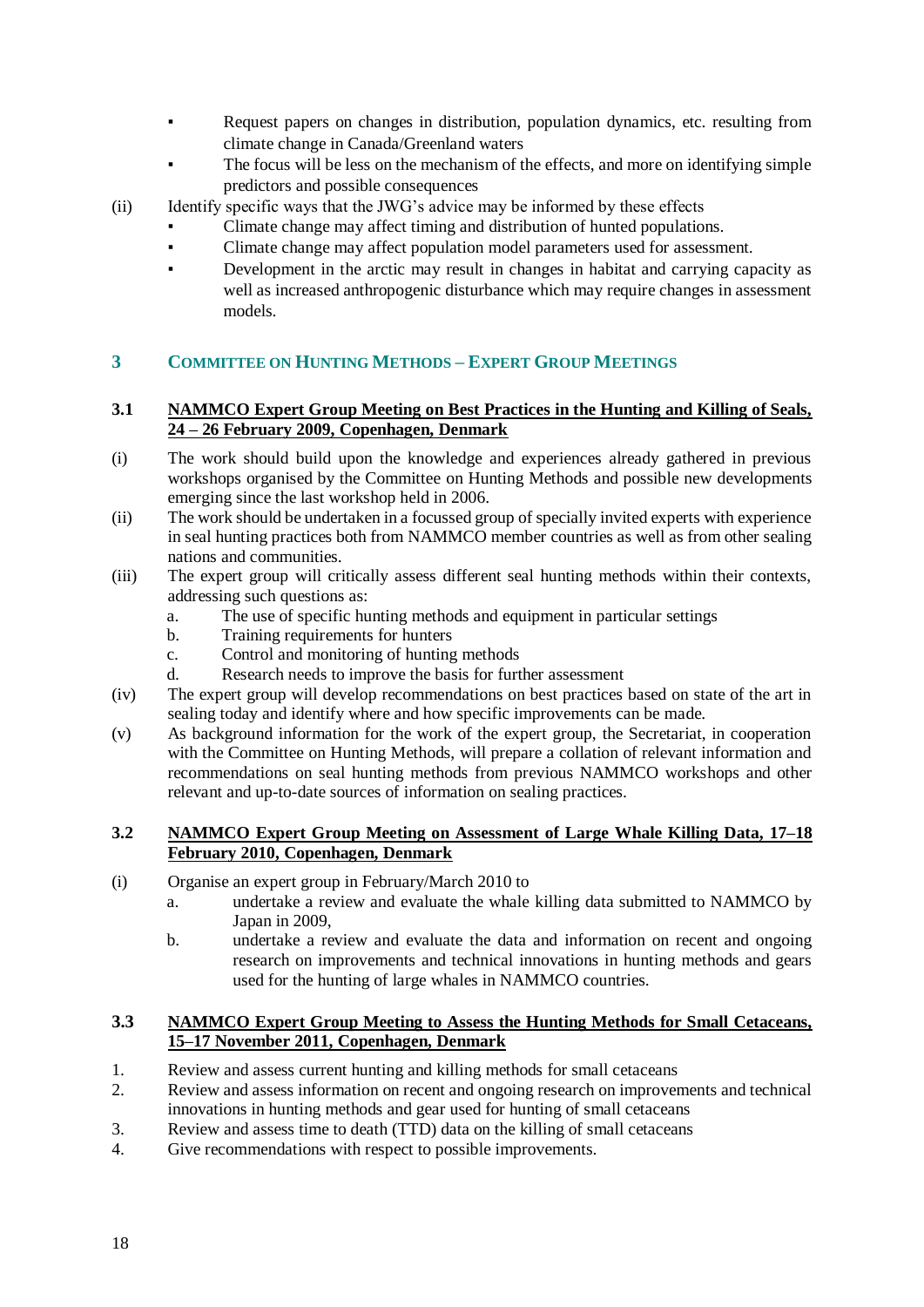# <span id="page-24-0"></span>**3.4 NAMMCO Expert Group Meeting on Assessing TTD data from Large Whale Hunts, 4-6 November 2015, Copenhagen, Denmark**

- (i) undertake a review and evaluate the whale killing data submitted to NAMMCO by member countries and associated hunting nations,
- (ii) undertake a review and evaluate the data and information on recent and ongoing research on improvements and technical innovations in hunting methods and gears used for the hunting of large whales.

# <span id="page-24-1"></span>**4 COMMITTEE ON HUNTING METHODS – WORKSHOPS**

#### <span id="page-24-2"></span>**4.1 NAMMCO Workshop on Hunting Methods, 9–11 February 1999, Nuuk, Greenland**

- (i) to review existing marine mammal hunting methods in member countries, including technical developments with respect to equipment and methods, with the view to providing a technical evaluation of different hunting methods (fin and minke whaling; hunting of small whales; seal and walrus hunting);
- (ii) to examine possibilities for technical innovation and further enhancement of efficiency and safety of hunting methods, with a view to providing recommendations for improvements, where relevant.

#### <span id="page-24-3"></span>**4.2 NAMMCO Workshop on Marine Mammals: Weapons, ammunition and ballistics, 13–15 November 2001, Sandefjord, Norway**

- (i) increase the understanding of weapon types, ammunition and ballistics for hunters, administrators and other personnel, and
- (ii) develop a minimum set of requirements pertaining to weapons and ammunition types with regard to different species.

In order to achieve this the Workshop would address topics such as:

- weapon types and ammunition in combination with terminal ballistics
- the impact of weapon types and ammunition on different marine mammal species
- safety for the hunters with respect to weapons use.

#### <span id="page-24-4"></span>**4.3 NAMMCO Workshop on Hunting Methods for Seals and Walrus, 7–9 September 2004, North Atlantic House Copenhagen, Denmark**

- (i) review existing seal and walrus hunting methods known
- (ii) evaluate methods used in seal and walrus hunting in relation to killing efficiency and struck and loss rates
- (iii) examine possibilities for technical innovation and further enhancement of efficiency and safety of hunting methods, with a view to providing recommendations for improvement, where relevant, and,
- (iv) if possible, determine minimum requirements for safe and efficient killing of different seal species and walrus, considering variations in hunting methods.

#### <span id="page-24-5"></span>**4.4 NAMMCO Workshop to address problems of "struck and lost" in seal, walrus and whale hunting, Copenhagen, Denmark 14–16 November 2006.**

- (i) review hunting methods for seal, walrus and whale with respect to the problem of "struck and  $lost" (S&L)$
- (ii) identify possible studies of S&L to be undertaken in cooperation between researchers and hunters, in order to achieve accurate and reliable estimates of S&L
- (iii) identify the reasons why some hunts have a high or low S&L rate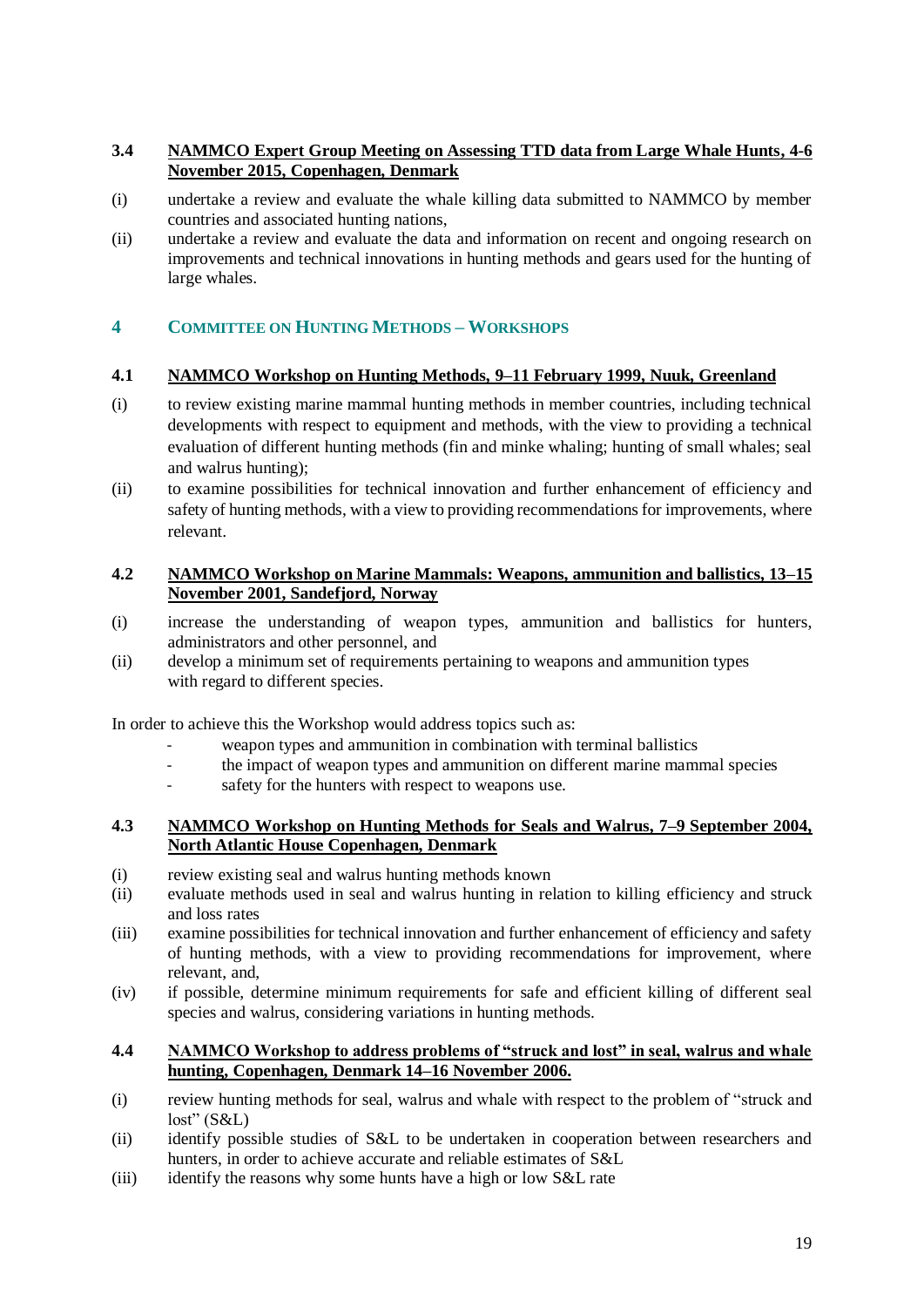(iv) make recommendations on how to reduce S&L, in consideration of hunting techniques, equipment modifications, season, locality and reduction of animal suffering.

# <span id="page-25-0"></span>**4.5 NAMMCO Seminar on Processing and Analysing of TTD Data, University of Oslo, Norway, 7 February 2016.**

<span id="page-25-1"></span>Statistical analyses of time to death

# **5 MANAGEMENT COMMITTEE WORKING GROUP**

### <span id="page-25-2"></span>**5.1 WG on Inspection and Observation, 21-22 September 1993, Copenhagen**

Established by NAMMCO 3 [Report of 3<sup>nd</sup> NAMMCO meeting July 1993, p. 6]

Consider inspection and observation schemes, in order to harmonise national regulations and thereby *interalia* ensure that data collected will be compatible. [Report of  $3<sup>nd</sup>$  NAMMCO meeting 1993, p. 6] The ToRs of the WG would apply, where appropriate, to the utilisation of all marine mammals relevant to NAMMCO.

#### <span id="page-25-3"></span>**5.2 WG on By-Catch, 31 August 1998, Oslo, Norway**

Consider how the issue of by-catches of marine mammals could be addressed at its next meeting, noting the duties of States under article 61.4 of UNCLOS in this respect. **[MC 1997, Annual Report 1997, p. 69]**

#### <span id="page-25-4"></span>**5.3 WG on By-Catch, 5 October 1999, Akureyri, Iceland**

Same as 5.2

# <span id="page-25-5"></span>**5.4 WG on By-Catch, 25 September 2000, Sandefjord, Norway**

Same as 5.2

# <span id="page-25-6"></span>**5.5 WG on By-Catch, 15 January 2002, telephone meeting**

Same as 5.2

# <span id="page-25-7"></span>**5.6 WG on By-Catch, 17 February 2003, telephone meeting**

Same as 5.2

#### <span id="page-25-8"></span>**5.7 Ad hoc WG on Enhancing Ecosystem-Based Management, 3-4 December 2003, Copenhagen, Denmark**

[Established by MC 2003]

- (i) Identify the challenges faced in adapting marine management systems to ecosystem-based approaches,
- (ii) Investigate the progress that has been done in other fora in implementing ecosystem-based management,
- (iii) Recommend what kind of principles and measures can be applied to the situation faced by NAMMCO members and neighbouring countries.

#### <span id="page-25-9"></span>**5.8 WG on User Knowledge in Management Decision, 12 February 2004, telephone**

[Established under MC by Council 12, 2003]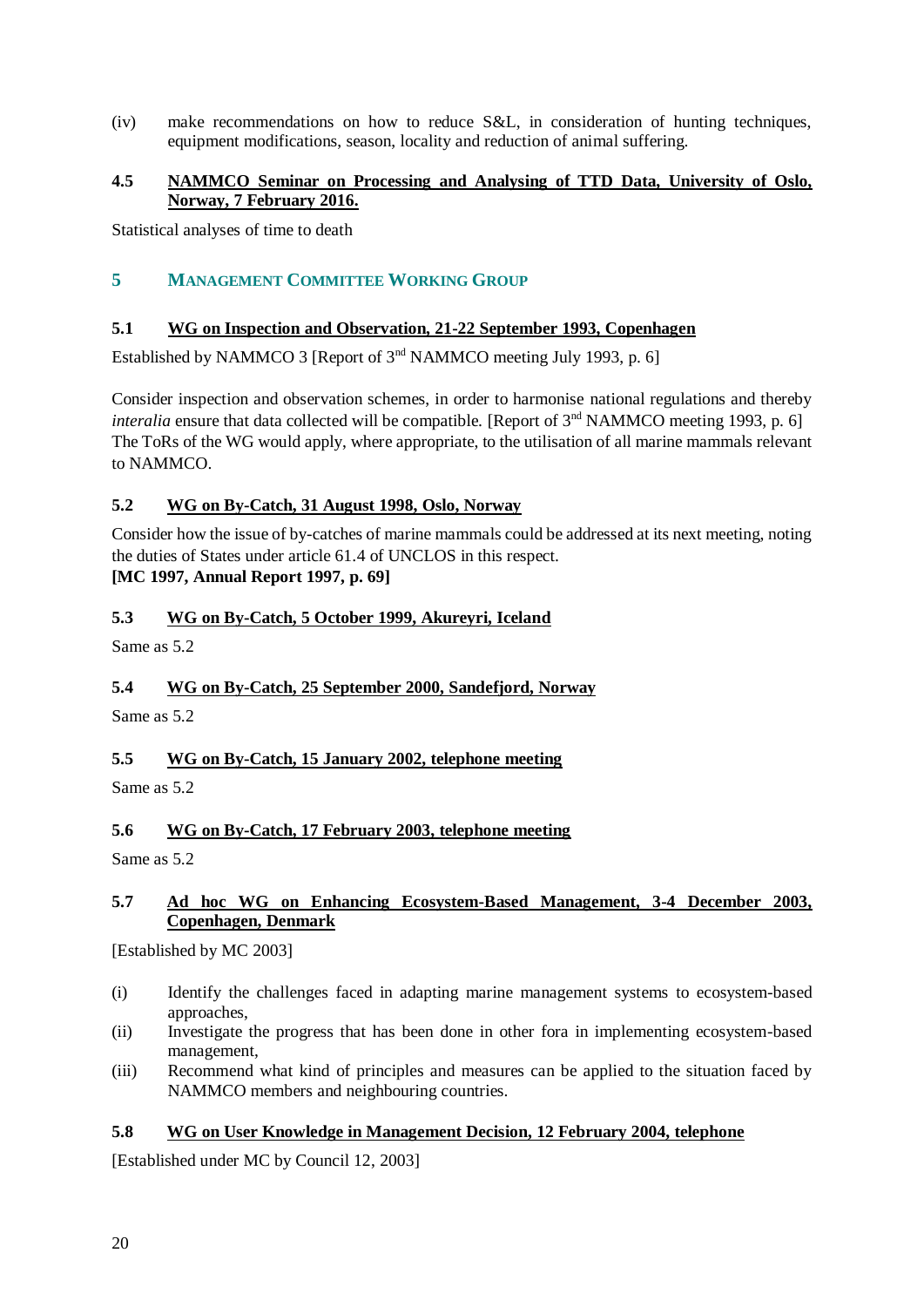- (i) Develop procedures on how to make the management decision-making process transparent,
- (ii) Develop recommendations on how to build capacity among users for involvement in the process,
- (iii) Develop recommendations based on the Secretariat review, in the upcoming Conference Proceedings, of existing resource management systems on how to incorporate user knowledge in the management decision-making process at national levels,
- (iv) Consider the Scientific Committee's proposal for procedures on how to incorporate user knowledge into the Scientific Committee's deliberations, in light of the results from the 2003 Conference.

# <span id="page-26-0"></span>**5.9 WG on By-Catch, 19 February 2004, telephone meeting**

Same as 4.2

# <span id="page-26-1"></span>**5.10 WG on By-Catch, 28 February 2005, Tromsø, Norway**

Same as 4.2

#### <span id="page-26-2"></span>**5.11 Ad hoc WG on Enhancing Ecosystem-Based Management, 20-21 September 2005, Aberdeen, Scotland**

### Same as 4.6

*Specific*

- 1. review the development of multi-species models for marine resource management which include marine mammals, the extent to which these can be applied in management today, and the gaps and work required to further develop these models for management purposes. This review will have as its basis the work carried out to date through the NAMMCO scientific committee and any other relevant information provided by participating countries,
- 2. examine the management objectives and experiences in relation to the application of ecosystem-based management across the North Atlantic where marine mammal utilisation occurs,
- 3. report back to the Management Committee at its next meeting, with recommendations for how best to advance NAMMCO's focus on ecosystem-based management.

# *Focus of the meeting*

- Mapping the status of developments with respect to EBM
- Reviewing the development of multi-species models for marine resource management which include marine mammals
- Examining the management objectives and experiences in relation to the application of EBM across the N. Atlantic where marine mammal utilisation occurs
- Identifying where the specific interests/role of NAMMCO in EBM lie
- Reporting and making recommendations to the Management Committee of NAMMCO.

# <span id="page-26-3"></span>**5.12 WG on By-Catch, 13 March 2006, Selfoss, Iceland**

Same as  $4.2<sup>2</sup>$ 

#### <span id="page-26-4"></span>**5.13 WG on User Knowledge in Management Decision-Making**

Re-established by MC 2006

- Define in which areas of management and research a collaborating forum between users, managers and scientist would be beneficial,
- Make recommendations as to how such a collaborative forum may be established.

Apparently, no follow up and no subsequent meeting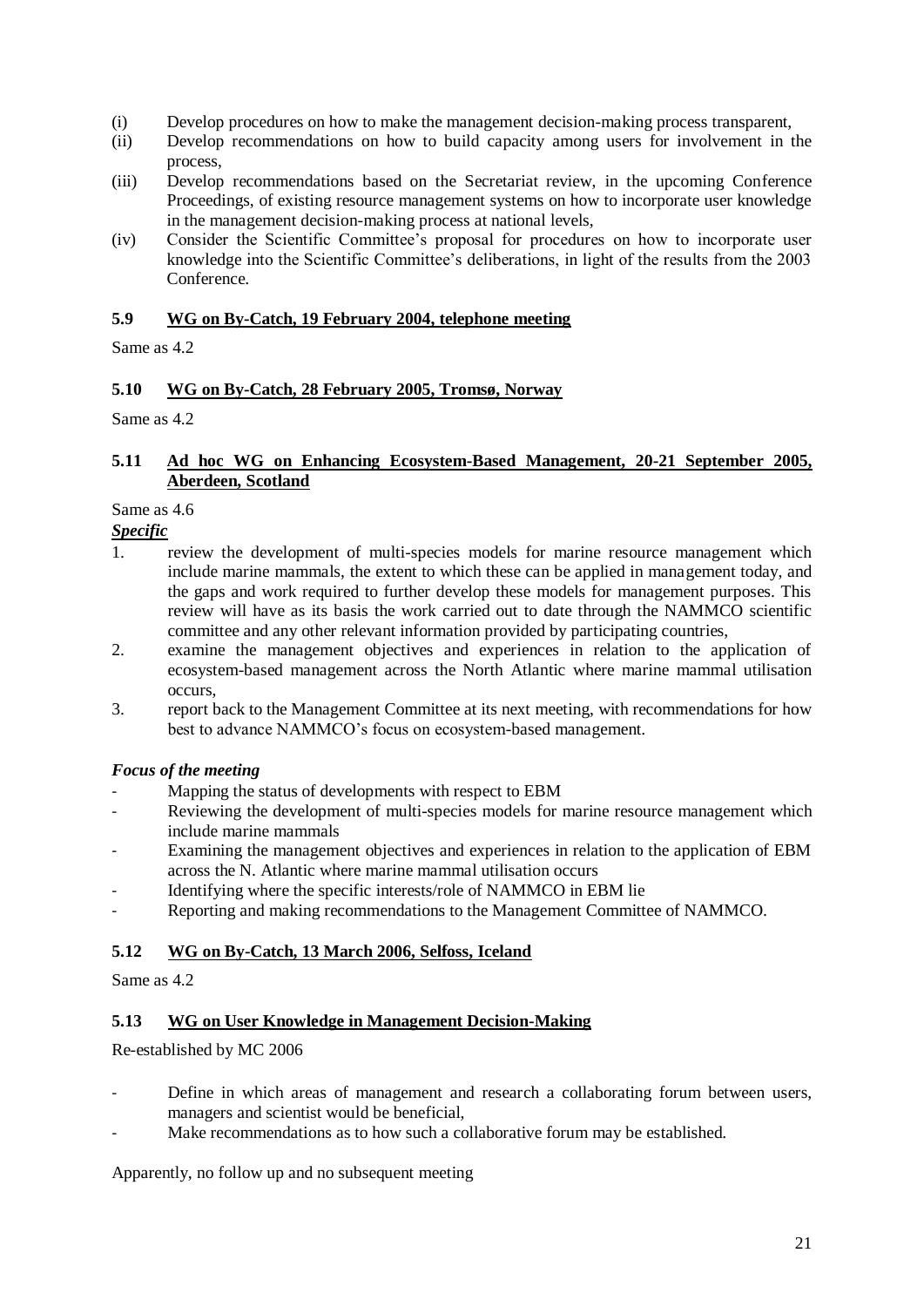# <span id="page-27-0"></span>**5.14 WG on By-Catch, 13 February 2007, telephone meeting**

Same as 4.2

[Issue transferred to SC by Council 6, 2007, on recommendation of MC 2007]

# <span id="page-27-1"></span>**6 COUNCIL WORKING GROUPS**

### <span id="page-27-2"></span>**6.1 Ad hoc WG on Hunting Methods [NAMMCO 1, 1992, Report p. 3]**

- (ii) review hunting methods as required by the members of the Council
- (iii) include consideration of measures necessary to ensure the safety of those directly involved in hunting.

# <span id="page-27-3"></span>**6.2** *Ad hoc* **WG on Information, 2 July 1993, Reykjavík, Iceland**

Established by NAMMCO 2 [Report of 2<sup>nd</sup> NAMMCO meeting 1993, p. 7]

The WG will present a report to the Council at the next meeting of NAMMCO. The WG would make suggestions for the kinds of projects which required extra funding, gather and compare information material from respective NAMMCO member countries, and consider points raised during the meeting by representatives from High North Alliance and the European Bureau for Conservation and Development.

# <span id="page-27-4"></span>**6.3** *Ad hoc* **WG on Finance and Administration [NAMMCO 5, 1995, Report p. 14]**

Review the financial and administrative aspects of the Secretary's report, and to consider these together with the draft budget

# <span id="page-27-5"></span>**6.4 WG on Finance and Administration [NAMMCO 7, 1997, Report p.12]**

- review annual accounts and develop budgets and forecast budgets for the Council,
- review administrative matters related to the activities of the Commission,
- consider any other financial and administrative matters, the Council may decide to forward to it.

# <span id="page-27-6"></span>**6.5 Steering Group on Survey Planning**

Plan T-NASS-15 on a scale as large as possible in consultations with Finance and Administration Committee (FAC) and the Scientific Committee (SC)

(i) Work intersessionally and report back to the FAC for decision making as soon as possible (no later than next year's SC meeting);

a. be in charge of the SC T-NASS budget in consultation with the SC Chair and the Secretariat. b. Work by "Skype", as well as up to two face-to-face meetings before next SC meeting;

- (ii) Plan extended coverage including detailed budgets (including contacts to non-NAMMCO country participants);
- (iii) Investigate and list expected national resources (integrating planned surveys);
- (iv) |Discuss, investigate and seek funding possibilities in consultation with FAC;
- (v) Define the needs for, and Terms of Reference for, a potential survey coordinator;
- (vi) Decide on meetings of the Survey Planning WG (one potential meeting before next SC meeting).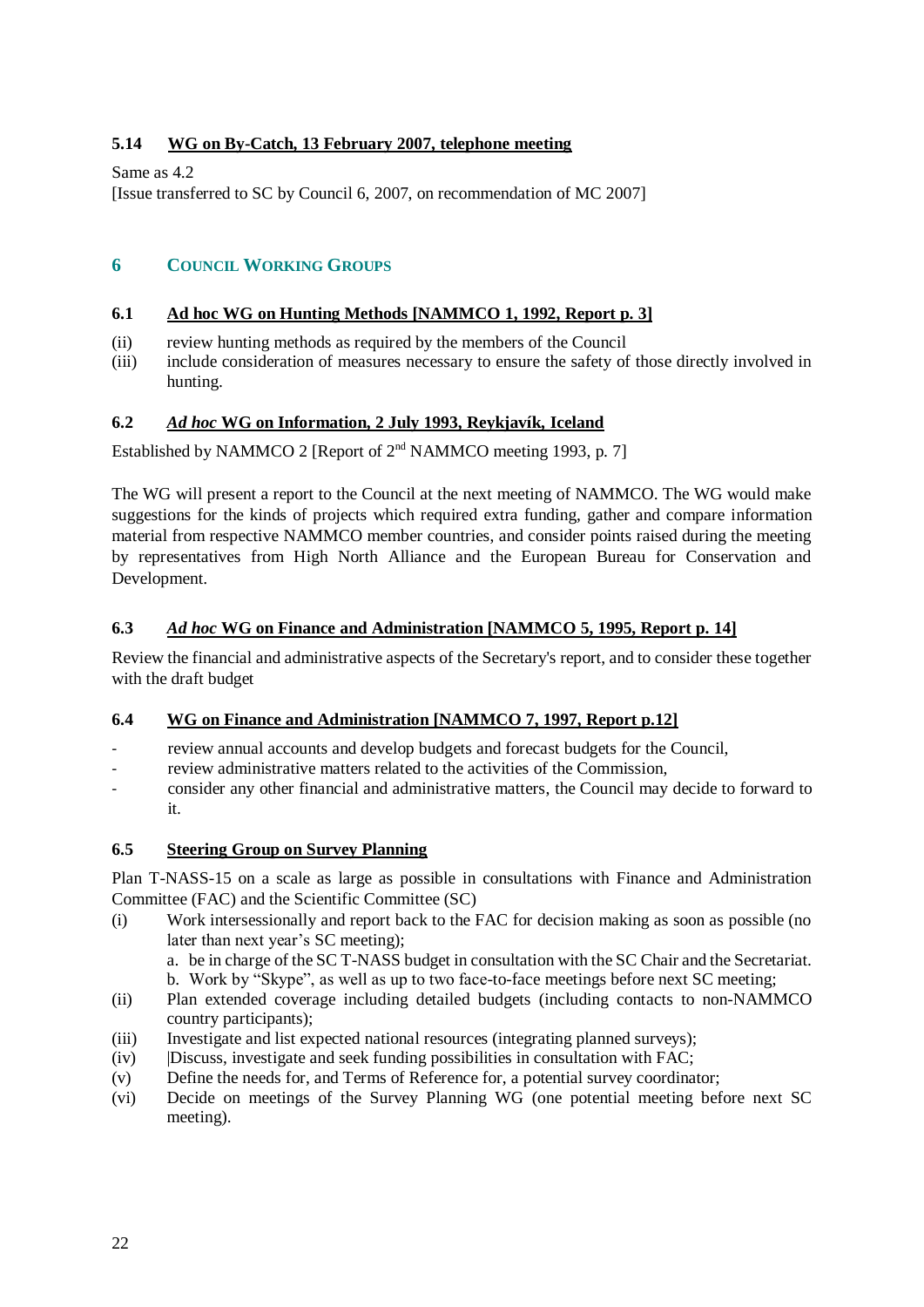# <span id="page-28-0"></span>**6.5.1 Steering Group on Survey Planning, 5 November 2012, teleconference**

Following 6.5

# <span id="page-28-1"></span>**6.5.2 Steering Group on Survey Planning. 3 February 2014, Copenhagen, Denmark**

Following 6.5

# *Specific*

- (i) Develop final proposals for so-called extension surveys (besides national surveys and under special funding), i.e., surveys for
	- (a) the East Greenland coastal area
	- (b) targeting pilot whales around the Faroe Islands
	- (c) the Jan Mayen area
- (ii) prepare an overview budget

# <span id="page-28-2"></span>**6.5.3 Steering Group on Survey Planning, 10 November 2015, Tórshavn, Faroe Islands**

# Following 6.5

# *Specific*

- (i) Post cruise debriefing and planning of analysis of the extension surveys (outside national jurisdiction and under special funding) and national surveys
- (ii) Plan analysis and presentation
- (iii) Financial status

# <span id="page-28-3"></span>**6.5.4 Steering Group on Survey Planning 27 April 2015, Skype Call**

# Following 6.5

# *Specific*

(i) to provide a status of the plans for a TNASS2015 survey.

# <span id="page-28-4"></span>**6.6 Planning Group on Marine Mammals as food resource (MMFR)**

Established by Council 21 (2012) to focus on marine mammals as food resource. An FAC extended group met in June 2013 and the planning group established its own ToR at its meeting in January 2014. Later (February 2014), the Planning Group changed the focus from organising an event to producing a paper/report that would essentially lead up to the message of marine mammals as a valuable, environmental friendly food and nutrition resource. The process would be two-folded a) the production of a background document reviewing and compiling existing material relevant to the topic, and b) the development of a strategy for communicating the message to different target audience. (Report MMFR 28 February 2014)

MMFR held 8 meetings between 2013 and 2017, and the planning group was dissolved at the Council meeting in 2018 (NAMMCO Annual Report 2017, page 20.) The last meeting initiation of a life cycle assessment pilot project, comparing the ecological cost of consuming locally hunted seal meat and importing meat in Greenland , that represents the last part of the total project.

# <span id="page-28-5"></span>**6.7 WG on By-catch, Entanglements and Live strandings (BYCELS)**

*Established by Council 25 (2017) to deal with animal welfare issues solely related to by-catch, entanglements and live strandings.*

(a) The Working Group shall upon request from the Council or individual member countries, provide advice on welfare issues related to by-catch, entanglement, and live strandings, affecting marine mammals. The Working Group shall ensure that such advice is based on the